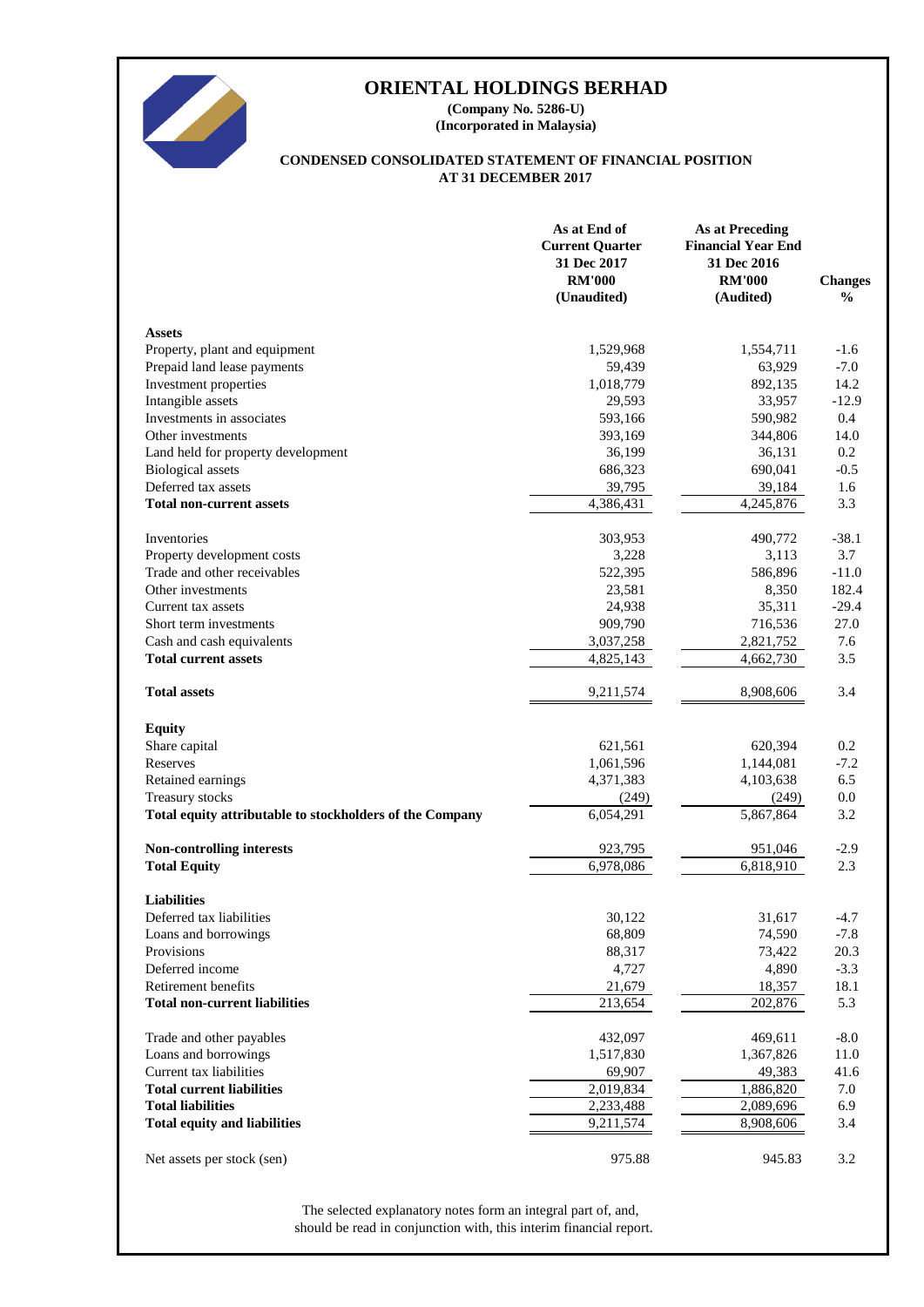|                                                                       | <b>Individual Quarter</b>                                         |                                                              |                | <b>Cumulative Quarters</b>                                                                  |                                                                                               |                |  |  |  |
|-----------------------------------------------------------------------|-------------------------------------------------------------------|--------------------------------------------------------------|----------------|---------------------------------------------------------------------------------------------|-----------------------------------------------------------------------------------------------|----------------|--|--|--|
|                                                                       | <b>Current</b><br>Year<br>Quarter<br>31 Dec 2017<br><b>RM'000</b> | Preceding<br>Year<br>Quarter<br>31 Dec 2016<br><b>RM'000</b> | <b>Changes</b> | <b>Current Year</b><br><b>To Date</b><br>(Four quarters to<br>31 Dec 2017)<br><b>RM'000</b> | <b>Preceding Year</b><br><b>To Date</b><br>(Four quarters to<br>31 Dec 2016)<br><b>RM'000</b> | <b>Changes</b> |  |  |  |
|                                                                       | (Unaudited)                                                       | (Unaudited)                                                  | $\frac{0}{0}$  | (Unaudited)                                                                                 | (Audited)                                                                                     | $\frac{6}{6}$  |  |  |  |
| Revenue                                                               | 1,746,595                                                         | 1,851,136                                                    | $-5.6$         | 6,348,149                                                                                   | 5,524,258                                                                                     | 14.9           |  |  |  |
| <b>Results from operating activities</b>                              | 158,904                                                           | 285,095                                                      | $-44.3$        | 522,222                                                                                     | 370,186                                                                                       | 41.1           |  |  |  |
| Finance costs                                                         | (11,577)                                                          | (7, 307)                                                     | 58.4           | (20,963)                                                                                    | (16, 362)                                                                                     | 28.1           |  |  |  |
| Share of profits after tax and non-controlling interest of associates | 5,202                                                             | 15,350                                                       | $-66.1$        | 26,077                                                                                      | 33,308                                                                                        | $-21.7$        |  |  |  |
| <b>Profit before taxation</b>                                         | 152,529                                                           | 293,138                                                      | $-48.0$        | 527,336                                                                                     | 387,132                                                                                       | 36.2           |  |  |  |
| Income tax expenses                                                   | (38, 784)                                                         | (42, 372)                                                    | $-8.5$         | (113, 729)                                                                                  | (88,919)                                                                                      | 27.9           |  |  |  |
| Profit from continuing operations                                     | 113,745                                                           | 250,766                                                      | $-54.6$        | 413,607                                                                                     | 298,213                                                                                       | 38.7           |  |  |  |
| Other comprehensive (expense)/income, net of tax                      |                                                                   |                                                              |                |                                                                                             |                                                                                               |                |  |  |  |
| Remeasurement of defined benefit liability                            | (1, 552)                                                          | 87                                                           | $-1883.9$      | (1,552)                                                                                     | 87                                                                                            | $-1883.9$      |  |  |  |
| Foreign currency translation differences for foreign operations       | (142, 309)                                                        | 101,840                                                      | $-239.7$       | (163,749)                                                                                   | 79,492                                                                                        | $-306.0$       |  |  |  |
| Fair value of available-for-sale financial assets                     | 19,328                                                            | 21,609                                                       | $-10.6$        | 45,230                                                                                      | 12,727                                                                                        | 255.4          |  |  |  |
| Share of other comprehensive expense of equity accounted associates   | (0)                                                               | (569)                                                        | 99.9           | (219)                                                                                       | (533)                                                                                         | 58.9           |  |  |  |
| Other comprehensive (expense)/ income for the period, net of tax      | (124, 533)                                                        | 122,967                                                      | $-201.3$       | (120, 290)                                                                                  | 91,773                                                                                        | $-231.1$       |  |  |  |
| Total comprehensive income for the period                             | (10, 788)                                                         | 373,733                                                      | $-102.9$       | 293,317                                                                                     | 389,986                                                                                       | $-24.8$        |  |  |  |
| Profit attributable to:                                               |                                                                   |                                                              |                |                                                                                             |                                                                                               |                |  |  |  |
| Stockholders of the Company                                           | 107,760                                                           | 155,657                                                      | $-30.8$        | 392,646                                                                                     | 279,484                                                                                       | 40.5           |  |  |  |
| Non-controlling interests                                             | 5,985                                                             | 95,109                                                       | $-93.7$        | 20,961                                                                                      | 18,729                                                                                        | 11.9           |  |  |  |
| Profit for the period                                                 | 113,745                                                           | 250,766                                                      | $-54.6$        | 413,607                                                                                     | 298,213                                                                                       | 38.7           |  |  |  |
| Total comprehensive income attributable to:                           |                                                                   |                                                              |                |                                                                                             |                                                                                               |                |  |  |  |
| Stockholders of the Company                                           | 6,666                                                             | 258,254                                                      | $-97.4$        | 310,499                                                                                     | 346,214                                                                                       | $-10.3$        |  |  |  |
| Non-controlling interests                                             | (17, 454)                                                         | 115,479                                                      | $-115.1$       | (17, 182)                                                                                   | 43,772                                                                                        | $-139.3$       |  |  |  |
| Total comprehensive income for the period                             | (10, 788)                                                         | 373,733                                                      | $-102.9$       | 293,317                                                                                     | 389,986                                                                                       | $-24.8$        |  |  |  |

| Weighted average number of stocks in issue ('000)                                                                                   | 620,362 | 620,362 |         | 620,362 | 620,362 |      |
|-------------------------------------------------------------------------------------------------------------------------------------|---------|---------|---------|---------|---------|------|
| Basic earnings per stock (sen)<br>(based on the weighted average number of stocks of RM1 each)                                      | 17.37   | 25.09   | $-30.8$ | 63.29   | 45.05   | 40.5 |
| The selected explanatory notes form an integral part of, and,<br>should be read in conjunction with, this interim financial report. |         |         |         |         |         |      |



**(Company No. 5286-U) (Incorporated in Malaysia)**

# **CONDENSED CONSOLIDATED STATEMENT OF PROFIT OR LOSS AND OTHER COMPREHENSIVE INCOME FOR THE YEAR ENDED 31 DECEMBER 2017**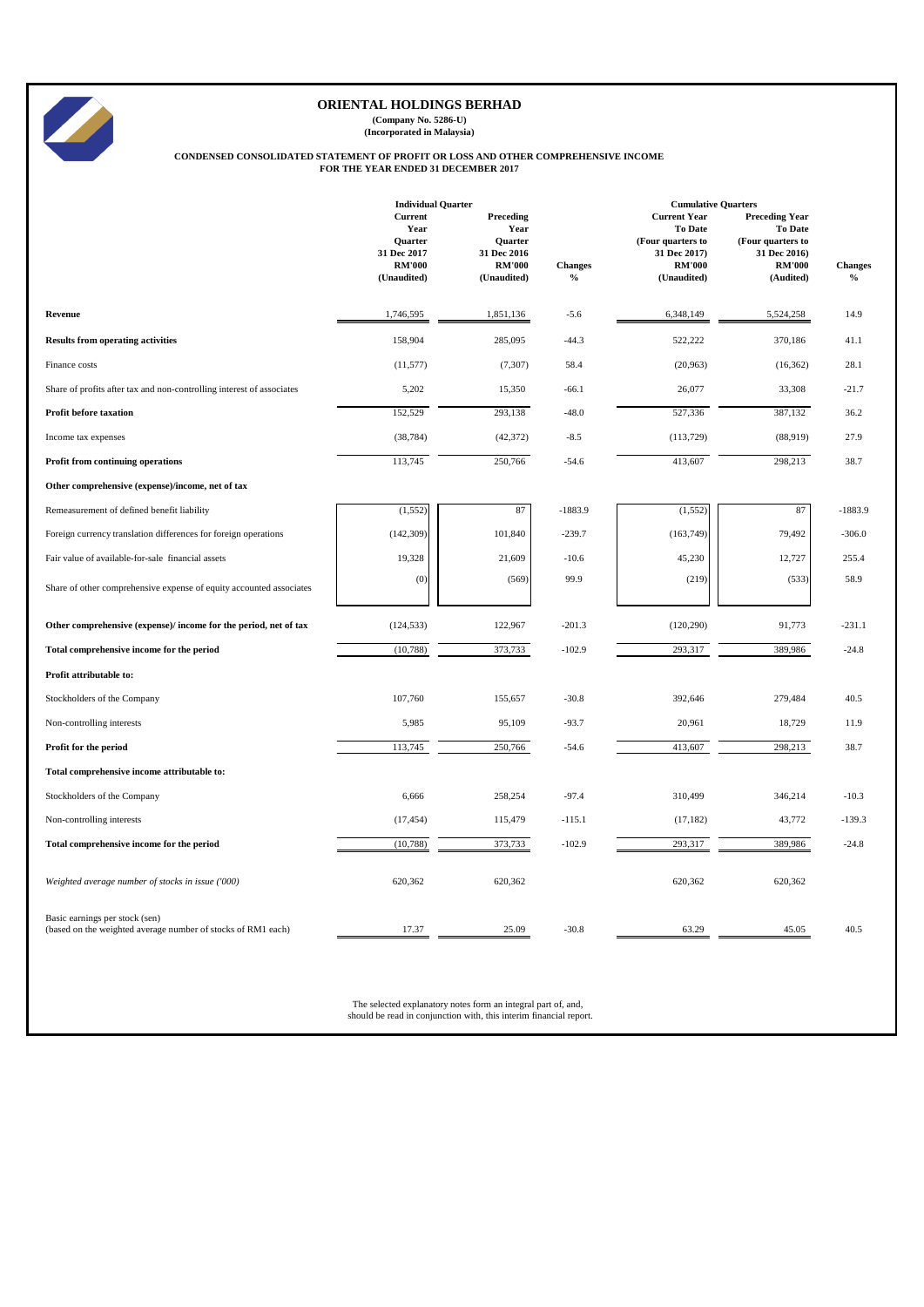**(Company No. 5286-U) (Incorporated in Malaysia)**



# **CONDENSED CONSOLIDATED STATEMENT OF PROFIT OR LOSS AND OTHER COMPREHENSIVE INCOME FOR THE YEAR ENDED 31 DECEMBER 2017**

|                                                                                                                                                                                                                                                                                                                   | <b>Individual Quarter</b><br><b>Current</b><br>Year<br><b>Ouarter</b><br>31 Dec 2017<br><b>RM'000</b><br>(Unaudited) | Preceding<br>Year<br><b>Quarter</b><br>31 Dec 2016<br><b>RM'000</b><br>(Unaudited) | <b>Cumulative Quarters</b><br><b>Current Year</b><br><b>To Date</b><br>(Four quarters to<br>31 Dec 2017)<br><b>RM'000</b><br>(Unaudited) | <b>Preceding Year</b><br><b>To Date</b><br>(Four quarters to<br>31 Dec 2016)<br><b>RM'000</b><br>(Audited) |
|-------------------------------------------------------------------------------------------------------------------------------------------------------------------------------------------------------------------------------------------------------------------------------------------------------------------|----------------------------------------------------------------------------------------------------------------------|------------------------------------------------------------------------------------|------------------------------------------------------------------------------------------------------------------------------------------|------------------------------------------------------------------------------------------------------------|
| Included in the Total Comprehensive Income for the period are the followings :                                                                                                                                                                                                                                    |                                                                                                                      |                                                                                    |                                                                                                                                          |                                                                                                            |
| Interest income<br>Other income including investment income<br>Interest expense<br>Depreciation and amortisation<br>Bad debts written off/(Bad debts recovered)<br>(Write back)/Write down of inventories<br>Write off of property, plant and equipment<br>Loss/(Gain) on disposal of quoted/unquoted investments | (21, 319)<br>(26, 720)<br>11,577<br>35,600<br>1,090<br>(77)<br>1,063<br>67                                           | (20, 116)<br>(30, 803)<br>7,307<br>37,662<br>286<br>15,375<br>2,503<br>(544)       | (85,748)<br>(59,789)<br>20,963<br>140,701<br>893<br>(12,948)<br>1,142<br>(26,520)                                                        | (83,390)<br>(85,592)<br>16,362<br>133,300<br>(511)<br>15,075<br>2,550<br>686                               |
| (Gain)/Loss on disposal of property, plant and equipment<br>Impairment loss on assets<br>Unrealised foreign exchange loss/(gain)<br>Realised foreign exchange loss/(gain)                                                                                                                                         | (1,013)<br>8,079<br>7,644<br>5,393                                                                                   | 14,104<br>25,211<br>(159,089)<br>(9,917)                                           | (3,900)<br>8,311<br>59,855<br>6,962                                                                                                      | 15,837<br>26,344<br>10,506<br>(2,090)                                                                      |
| The selected explanatory notes form an integral part of, and,<br>should be read in conjunction with, this interim financial report.                                                                                                                                                                               |                                                                                                                      |                                                                                    |                                                                                                                                          |                                                                                                            |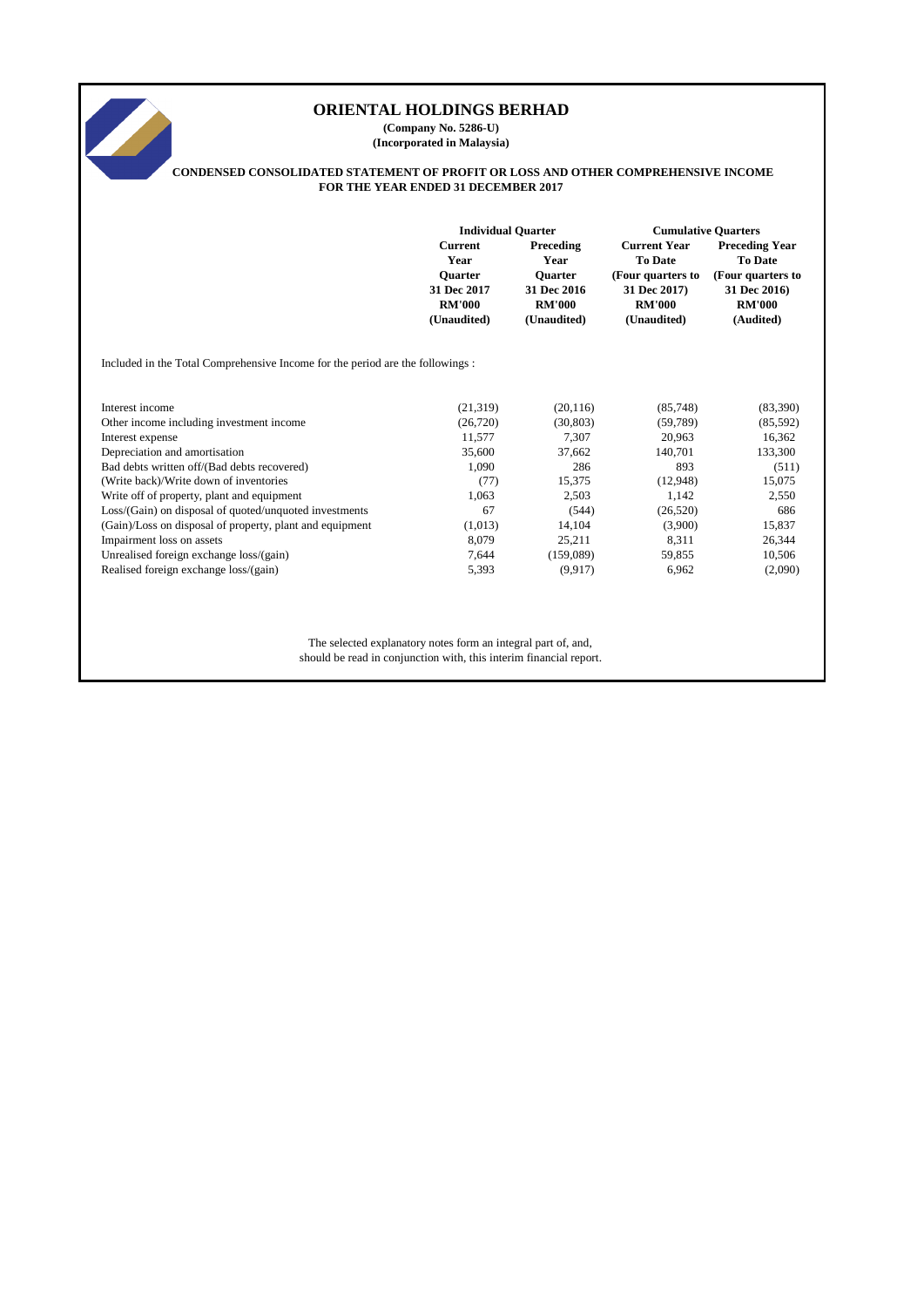|                                                                         |                         |                                                    |        |                                       | (Company No. 5286-U)<br>(Incorporated in Malaysia) | UKIENTAL HULDINGS BEKHAD                                                                     |                         |                          |                             |                    |                      |                              |                        |
|-------------------------------------------------------------------------|-------------------------|----------------------------------------------------|--------|---------------------------------------|----------------------------------------------------|----------------------------------------------------------------------------------------------|-------------------------|--------------------------|-----------------------------|--------------------|----------------------|------------------------------|------------------------|
|                                                                         |                         |                                                    |        |                                       |                                                    | CONDENSED CONSOLIDATED STATEMENT OF CHANGES IN EQUITY<br>FOR THE YEAR ENDED 31 DECEMBER 2017 |                         |                          |                             |                    |                      |                              |                        |
|                                                                         |                         | <b>Attributable to stockholders of the Company</b> |        |                                       |                                                    |                                                                                              |                         |                          |                             |                    |                      |                              |                        |
|                                                                         |                         |                                                    |        |                                       | Non-distributable                                  |                                                                                              |                         |                          | <b>Distributable</b>        |                    |                      |                              |                        |
|                                                                         | <b>Share</b><br>capital | Share<br>premium reserve                           |        | <b>Capital Translation</b><br>reserve | reserve                                            | Capital<br>Fair value redemption revaluation Treasury<br>reserve                             | <b>Asset</b><br>reserve | stocks                   | <b>Retained</b><br>earnings | Capital<br>reserve | <b>Total</b>         | Non-controlling<br>interests | <b>Total</b><br>equity |
| In thousands of RM                                                      |                         |                                                    |        |                                       |                                                    |                                                                                              |                         |                          |                             |                    |                      |                              |                        |
| At 1 January 2016                                                       | 620,394                 | 1,099                                              | 1,073  | 958,149                               | 76,280                                             | 68                                                                                           | 474                     | (249)                    | 3,948,186                   | 40,248             | 5,645,722            | 893,798                      | 6,539,520              |
| Remeasurement of defined benefit liability                              |                         |                                                    |        | $\blacksquare$                        | $\overline{\phantom{a}}$                           |                                                                                              |                         |                          | 40                          |                    | 40                   | 47                           | 87                     |
| Foreign currency translation differences for                            |                         |                                                    |        |                                       |                                                    |                                                                                              |                         |                          |                             |                    |                      |                              |                        |
| foreign operations                                                      |                         |                                                    |        | 57,935                                |                                                    |                                                                                              |                         |                          |                             |                    | 57,935               | 21,557                       | 79,492                 |
| Fair value of available-for-sale financial assets                       |                         |                                                    |        |                                       | 9,288                                              |                                                                                              |                         |                          |                             |                    | 9,288                | 3,439                        | 12,727                 |
| Share of other comprehensive expense of equity accounted                |                         |                                                    |        |                                       |                                                    |                                                                                              |                         |                          |                             |                    |                      |                              |                        |
| associates                                                              |                         |                                                    |        |                                       | (533)                                              |                                                                                              |                         |                          |                             |                    | (533)                |                              | (533)                  |
| Total other comprehensive income for the year                           |                         |                                                    |        | 57,935                                | 8,755                                              |                                                                                              |                         |                          | 40                          |                    | 66,730               | 25,043                       | 91,773                 |
| Profit for the year                                                     |                         |                                                    |        |                                       | $\sim$                                             |                                                                                              |                         |                          | 279,484                     |                    | 279,484              | 18,729                       | 298,213                |
| Total comprehensive income for the year                                 |                         |                                                    |        | 57,935                                | 8,755                                              | $\sim$                                                                                       |                         | $\sim$                   | 279,524                     |                    | 346,214              | 43,772                       | 389,986                |
| Dividends to stockholders                                               |                         |                                                    |        |                                       | $\sim$                                             |                                                                                              |                         | $\blacksquare$           | (124, 072)                  |                    | (124, 072)           | $\blacksquare$               | (124, 072)             |
| Dividends paid to non-controlling interests                             |                         |                                                    |        |                                       |                                                    |                                                                                              |                         |                          |                             |                    |                      | (12,304)                     | (12, 304)              |
| Share issued to non-controlling interests                               |                         |                                                    |        |                                       | $\blacksquare$                                     |                                                                                              |                         |                          |                             |                    |                      | 25,780                       | 25,780                 |
| Total (distribution to)/contribution from owners                        |                         |                                                    |        | $\overline{\phantom{a}}$              | $\overline{\phantom{a}}$                           |                                                                                              |                         | $\overline{\phantom{a}}$ | (124, 072)                  |                    | (124, 072)           | 13,476                       | (110, 596)             |
| At 31 December 2016                                                     | 620,394                 | 1,099                                              | 1,073  | 1,016,084                             | 85,035                                             | 68                                                                                           | 474                     | (249)                    | 4,103,638                   | 40,248             | 5,867,864            | 951,046                      | 6,818,910              |
|                                                                         |                         |                                                    |        |                                       |                                                    |                                                                                              |                         |                          |                             |                    |                      |                              |                        |
| In thousands of RM                                                      |                         |                                                    |        |                                       |                                                    |                                                                                              |                         |                          |                             |                    |                      |                              |                        |
| At 1 January 2017                                                       | 620,394                 | 1,099                                              | 1,073  | 1,016,084                             | 85,035                                             | 68                                                                                           | 474                     | (249)                    | 4,103,638                   | 40,248             | 5,867,864            | 951,046                      | 6,818,910              |
| Remeasurement of defined benefit liability                              |                         |                                                    |        |                                       |                                                    |                                                                                              |                         |                          | (722)                       |                    | (722)                | (830)                        | (1,552)                |
| Foreign currency translation differences for                            |                         |                                                    |        |                                       |                                                    |                                                                                              |                         |                          |                             |                    |                      |                              |                        |
| foreign operations<br>Fair value of available-for-sale financial assets |                         |                                                    |        | (120, 108)                            | 39,009                                             |                                                                                              |                         |                          | (107)                       |                    | (120, 108)<br>38,902 | (43, 641)<br>6,328           | (163, 749)             |
|                                                                         |                         |                                                    |        |                                       |                                                    |                                                                                              |                         |                          |                             |                    |                      |                              | 45,230                 |
| Share of other comprehensive expense of equity accounted<br>associates  |                         |                                                    |        |                                       | (219)                                              |                                                                                              |                         |                          |                             |                    | (219)                |                              | (219)                  |
| Total other comprehensive (expense)/income for the year                 |                         |                                                    |        | (120, 108)                            | 38,790                                             |                                                                                              |                         | $\overline{\phantom{a}}$ | (829)                       |                    | (82, 147)            | (38, 143)                    | (120, 290)             |
| Profit for the year                                                     |                         |                                                    |        |                                       |                                                    |                                                                                              |                         |                          | 392,646                     |                    | 392,646              | 20,961                       | 413,607                |
| Total comprehensive (expense)/income for the year                       |                         |                                                    | $\sim$ | (120, 108)                            | 38,790                                             |                                                                                              | $\sim$                  |                          | 391,817                     |                    | 310,499              | (17, 182)                    | 293,317                |
| Dividends to stockholders                                               |                         |                                                    |        |                                       |                                                    | $\sim$                                                                                       |                         | $\sim$                   |                             | $\sim$             |                      |                              |                        |
| Dividends paid to non-controlling interests                             |                         |                                                    |        |                                       |                                                    |                                                                                              |                         | $\overline{\phantom{a}}$ | (124, 072)                  |                    | (124, 072)           | (19,700)                     | (124,072)<br>(19,700)  |
| Disposal/Liquidation of a subsidiary                                    |                         |                                                    |        |                                       |                                                    |                                                                                              |                         |                          |                             |                    |                      | (169)                        |                        |
| Share issued to non-controlling interests                               |                         |                                                    |        |                                       |                                                    |                                                                                              |                         |                          |                             |                    |                      | 9,800                        | (169)<br>9,800         |
| Total distribution to owners                                            |                         |                                                    |        |                                       |                                                    |                                                                                              |                         | $\overline{\phantom{a}}$ | (124,072)                   | $\sim$             | (124, 072)           | (10,069)                     | (134, 141)             |
| Transfer in accordance with Section 618(2) of the Companies             |                         |                                                    |        |                                       |                                                    |                                                                                              |                         |                          |                             |                    |                      |                              |                        |
| Act 2016                                                                | 1,167                   | (1,099)                                            |        |                                       |                                                    | (68)                                                                                         |                         |                          |                             |                    |                      |                              |                        |
| At 31 December 2017                                                     | 621,561                 | $\sim$                                             | 1,073  | 895,976                               | 123,825                                            | $\sim$                                                                                       | 474                     | (249)                    | 4,371,383                   | 40,248             | 6,054,291            | 923,795                      | 6,978,086              |
|                                                                         |                         |                                                    |        |                                       |                                                    |                                                                                              |                         |                          |                             |                    |                      |                              |                        |

Effective from 31 January 2017, the new Companies Act 2016 ("the Act") abolished the concept of authorised share capital and par value of share capital. Consequently, the credit balance of the share premium and capital red reserve become part of the Company's share capital pursuant to the transitional provision set out in Section 618(2) of the Act. Notwithstanding this provision, the Company may within 24 months from the commencement of the this amount for purposes as set out in Section 618(3) of the Act. There is no impact on the numbers of ordinary shares in issue or the relative entitlement of any of the members as a result of this transition.

# **ORIENTAL HOLDINGS BERHAD**

The selected explanatory notes form an integral part of, and, should be read in conjunction with, this interim financial report.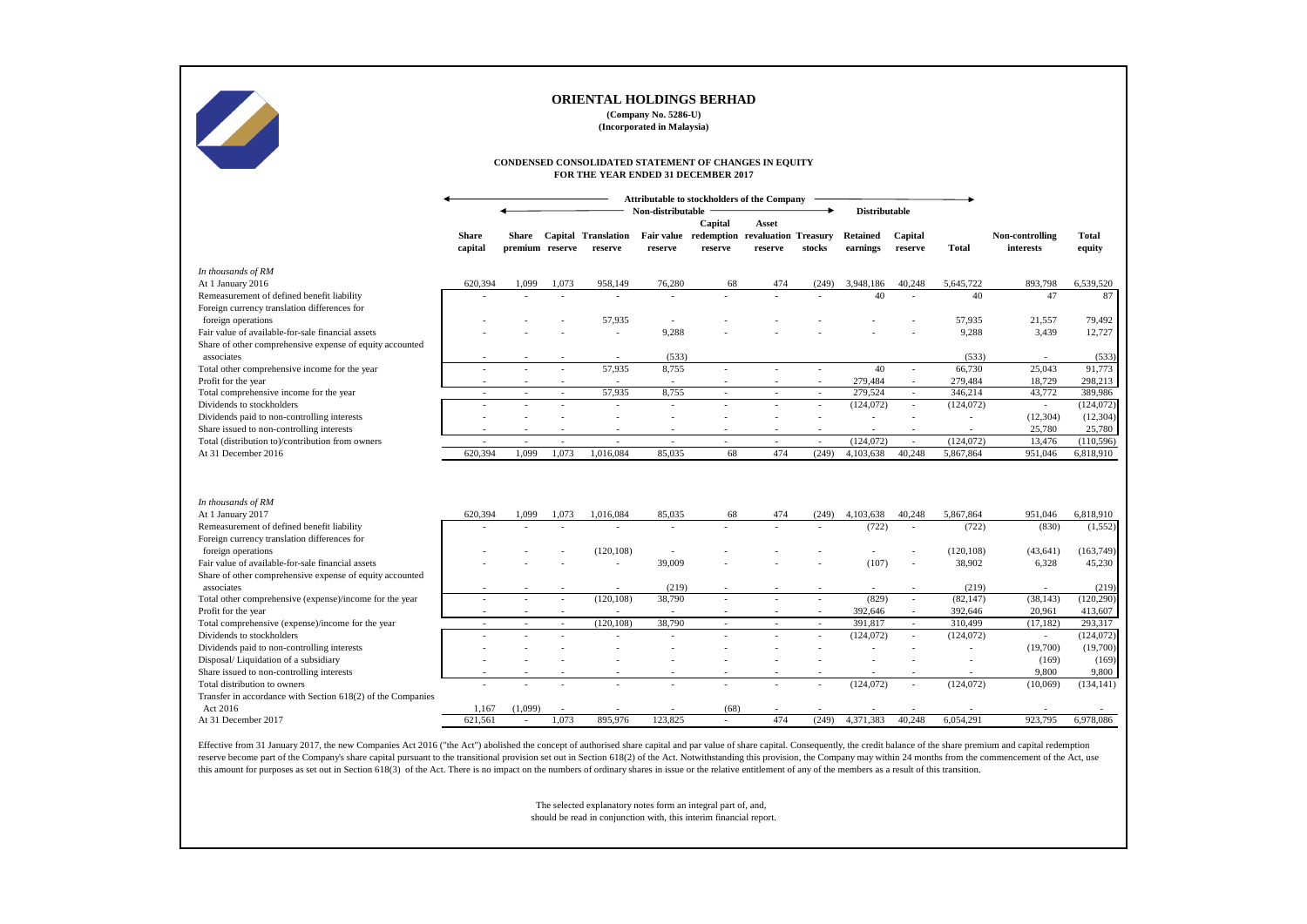**(Company No. 5286-U) (Incorporated in Malaysia)**

# **CONDENSED CONSOLIDATED STATEMENT OF CASH FLOWS FOR THE YEAR ENDED 31 DECEMBER 2017**

|                                                 | <b>Current Year</b><br><b>To Date</b><br>(Four quarters to<br>31 Dec 2017)<br><b>RM'000</b><br>(Unaudited) | <b>Preceding Year</b><br><b>To Date</b><br>(Four quarters to<br>31 Dec 2016)<br><b>RM'000</b><br>(Audited) |
|-------------------------------------------------|------------------------------------------------------------------------------------------------------------|------------------------------------------------------------------------------------------------------------|
| <b>CASH FLOWS FROM OPERATING ACTIVITIES</b>     |                                                                                                            |                                                                                                            |
| Profit before tax                               | 527,336                                                                                                    | 387,132                                                                                                    |
| Adjustments for:<br>Non-cash items              | 220,886                                                                                                    | 161,394                                                                                                    |
| Non-operating items                             | (180, 953)                                                                                                 | (169, 340)                                                                                                 |
| Operating profit before working capital changes | 567,269                                                                                                    | 379,186                                                                                                    |
| Changes in working capital                      | 235,291                                                                                                    | (197,506)                                                                                                  |
| Cash flow from operating activities             | 802,560                                                                                                    | 181,680                                                                                                    |
| Dividend received, net                          | 78,273                                                                                                     | 93,381                                                                                                     |
| Tax paid                                        | (86, 561)                                                                                                  | (97, 411)                                                                                                  |
| Interest paid                                   | (20, 787)                                                                                                  | (16, 179)                                                                                                  |
| Payment of retirement benefits                  | (442)                                                                                                      | (110)                                                                                                      |
| Net cash flows from operating activities        | 773,043                                                                                                    | 161,361                                                                                                    |
| <b>CASH FLOWS FROM INVESTING ACTIVITIES</b>     |                                                                                                            |                                                                                                            |
| Capital expenditure                             | (354, 946)                                                                                                 | (281, 670)                                                                                                 |
| Purchase of investments                         | (132,081)                                                                                                  | (83, 657)                                                                                                  |
| Proceeds from disposal of investments           | 95,254                                                                                                     | 71,550                                                                                                     |
| Interest received                               | 85,429                                                                                                     | 84,262                                                                                                     |
| Additions of deferred expenditure               | (68)                                                                                                       | (66)                                                                                                       |
| Increase in short term investments, net         | (193, 254)                                                                                                 | (192, 221)                                                                                                 |
| Net cash flows used in investing activities     | (499, 666)                                                                                                 | (401, 802)                                                                                                 |
|                                                 |                                                                                                            |                                                                                                            |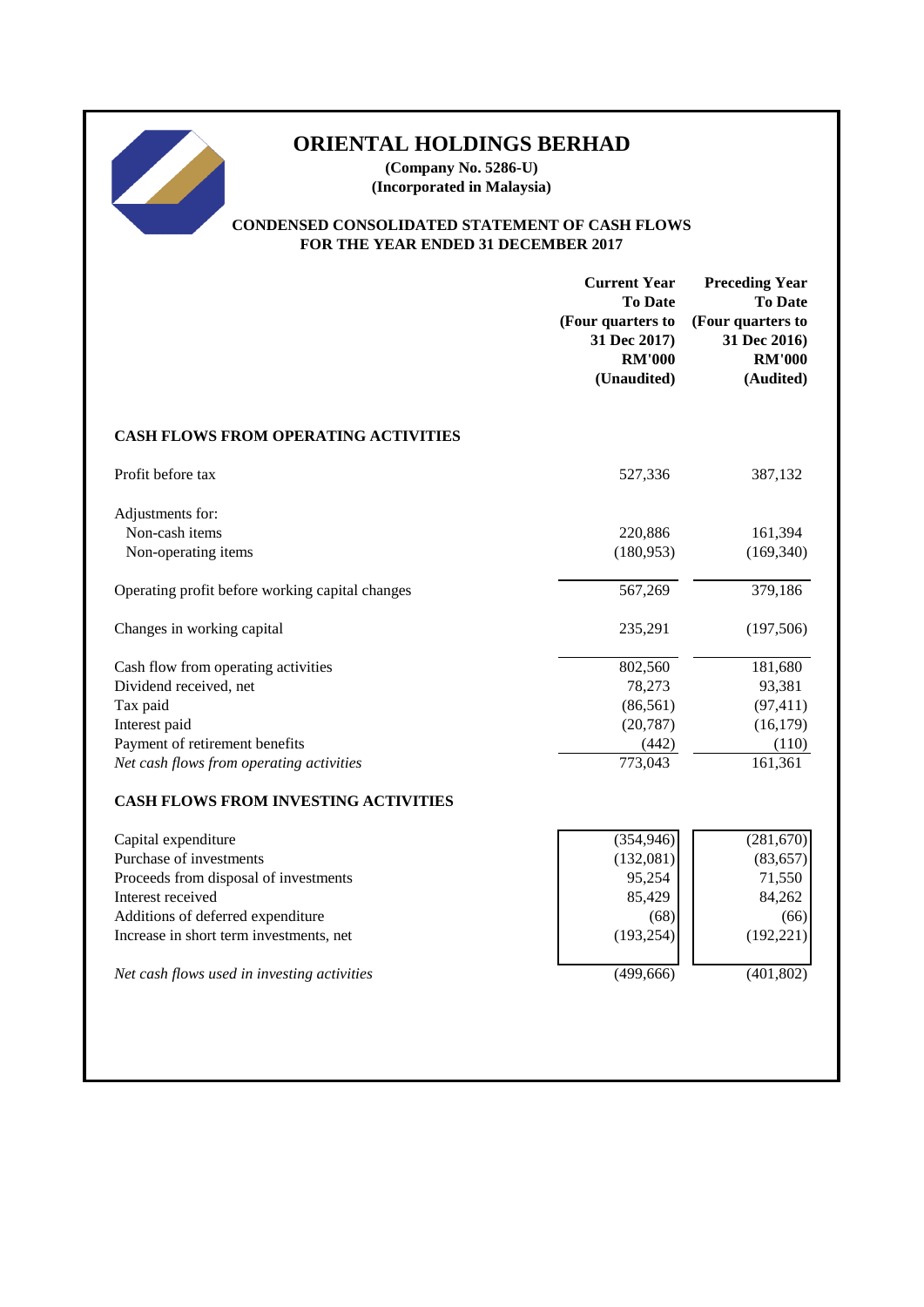|                                                           | <b>Current Year</b><br><b>To Date</b><br>(Four quarters to<br>31 Dec 2017)<br><b>RM'000</b><br>(Unaudited) | <b>Preceding Year</b><br><b>To Date</b><br>(Four quarters to<br>31 Dec 2016)<br><b>RM'000</b><br>(Audited) |
|-----------------------------------------------------------|------------------------------------------------------------------------------------------------------------|------------------------------------------------------------------------------------------------------------|
| <b>CASH FLOWS FROM FINANCING ACTIVITIES</b>               |                                                                                                            |                                                                                                            |
| Bank borrowings (net)                                     | 245,910                                                                                                    | 195,602                                                                                                    |
| Dividends paid to stockholders                            | (124, 072)                                                                                                 | (124, 072)                                                                                                 |
| Fixed deposits pledged for banking facilities             | (37,518)                                                                                                   | (128, 014)                                                                                                 |
| Dividends paid to minority interest                       | (19,700)                                                                                                   | (12, 304)                                                                                                  |
| Proceeds from issue of shares to non-controlling interest | 9,800                                                                                                      | 25,780                                                                                                     |
| Net cash flows from/(used in) financing activities        | 74,420                                                                                                     | (43,008)                                                                                                   |
| Net increase/(decrease) in cash and cash equivalents      | 347,797                                                                                                    | (283, 449)                                                                                                 |
| Cash and cash equivalents at 1 January                    | 2,192,937                                                                                                  | 2,387,114                                                                                                  |
| Effects of exchange rates on cash and cash equivalents    | (168, 489)                                                                                                 | 89,272                                                                                                     |
| Cash and cash equivalents at 31 December (Note 1)         | 2,372,245                                                                                                  | 2,192,937                                                                                                  |
| <b>NOTE</b>                                               |                                                                                                            |                                                                                                            |
|                                                           | <b>RM'000</b>                                                                                              | <b>RM'000</b>                                                                                              |
| 1 Cash and cash equivalents consist of: -                 |                                                                                                            |                                                                                                            |
| Cash and bank balances                                    | 1,186,175                                                                                                  | 969,280                                                                                                    |
| Fixed deposits                                            | 1,771,766                                                                                                  | 1,844,741                                                                                                  |
|                                                           |                                                                                                            | (1,320)                                                                                                    |
| <b>Bank</b> overdrafts                                    |                                                                                                            | 7,731                                                                                                      |
| Unit trust money market funds                             | 79,317                                                                                                     |                                                                                                            |
|                                                           | 3,037,258                                                                                                  | 2,820,432                                                                                                  |
|                                                           |                                                                                                            |                                                                                                            |
| Less:<br>Deposits pledged                                 | (665, 013)                                                                                                 | (627, 495)                                                                                                 |

should be read in conjunction with, this interim financial report.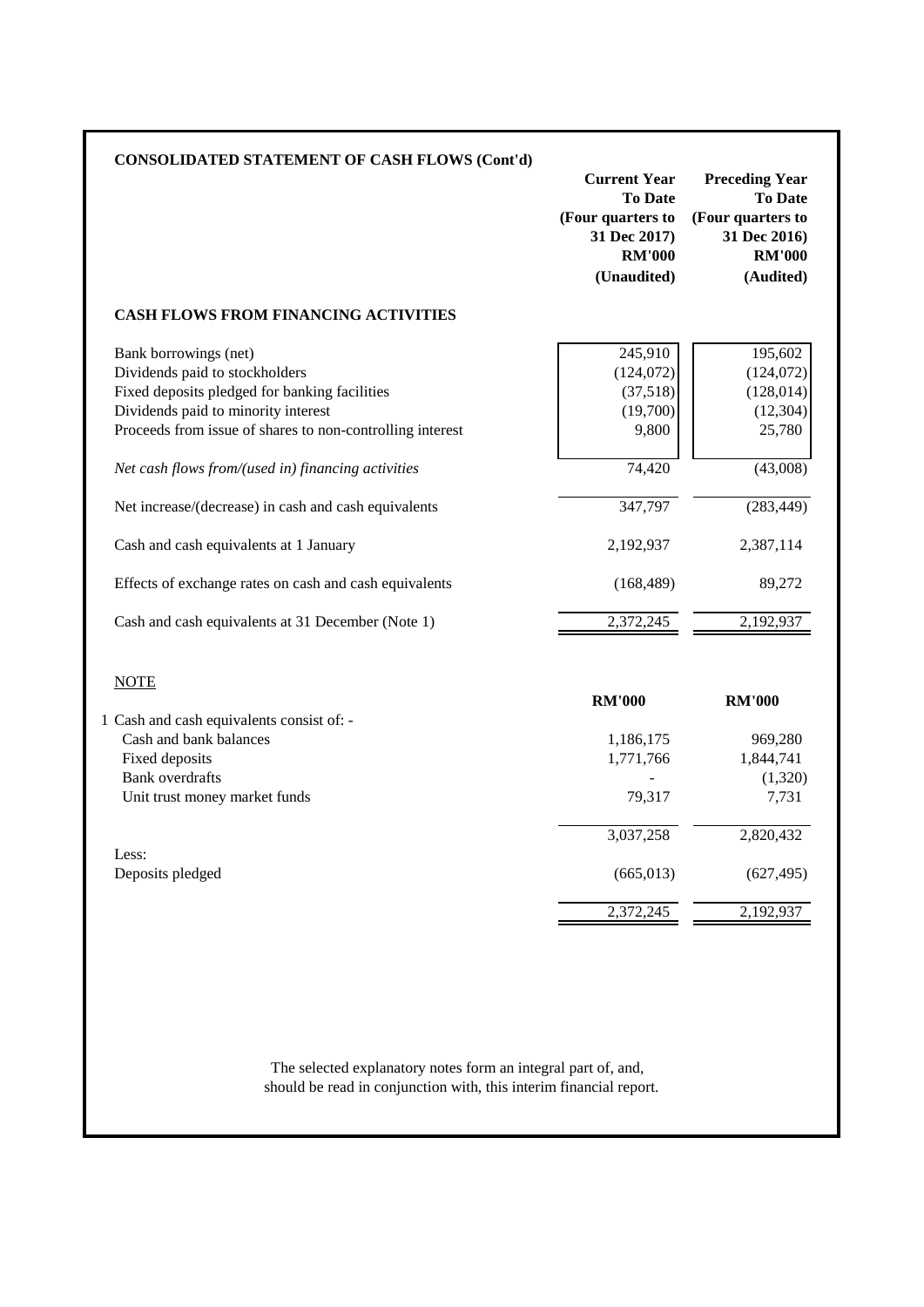# **SELECTED EXPLANATORY NOTES TO THE INTERIM FINANCIAL REPORT 31 DECEMBER 2017**

#### **1. Basis of Preparation**

The Group falls within the scope definition of Transitioning Entities. Transitioning Entities are allowed to defer the adoption of Malaysian Financial Reporting Standards ("MFRS") Framework.

For the financial year ended 31 December 2017, the Group will continue to prepare its financial statements using Financial Reporting Standards ("FRS").

The interim financial report is unaudited and has been prepared in compliance with FRS 134, Interim Financial Reporting and the additional disclosure requirements as in Part A of Appendix 9B of the Revised Listing Requirements.

The interim financial report should be read in conjunction with the most recent annual audited financial statements of the Group for the year ended 31 December 2016. These explanatory notes provide an explanation of events and transactions that are significant to an understanding of the changes in the financial position and performance of the Group since the year ended 31 December 2016.

The accounting policies and methods of computation adopted by the Group in this interim financial report are consistent with the most recent annual audited financial statements for the year ended 31 December 2016 except for the adoption of the following new and revised FRSs, IC Interpretations and Amendments :-

*Adoption of Revised FRSs, IC Interpretations and Amendments*

- Amendments to FRS 12, *Disclosure of Interests in Other Entities (Annual Improvements to FRS Standards 2014-2016 Cycle)*
- Amendments to FRS 107, *Statement of Cash Flows – Disclosure Initiative*
- Amendments to FRS 112, *Income Taxes – Recognition of Deferred Tax Assets for Unrealised Losses*

The adoption of the above amendments to FRSs did not have material impact on this interim financial report of the Group.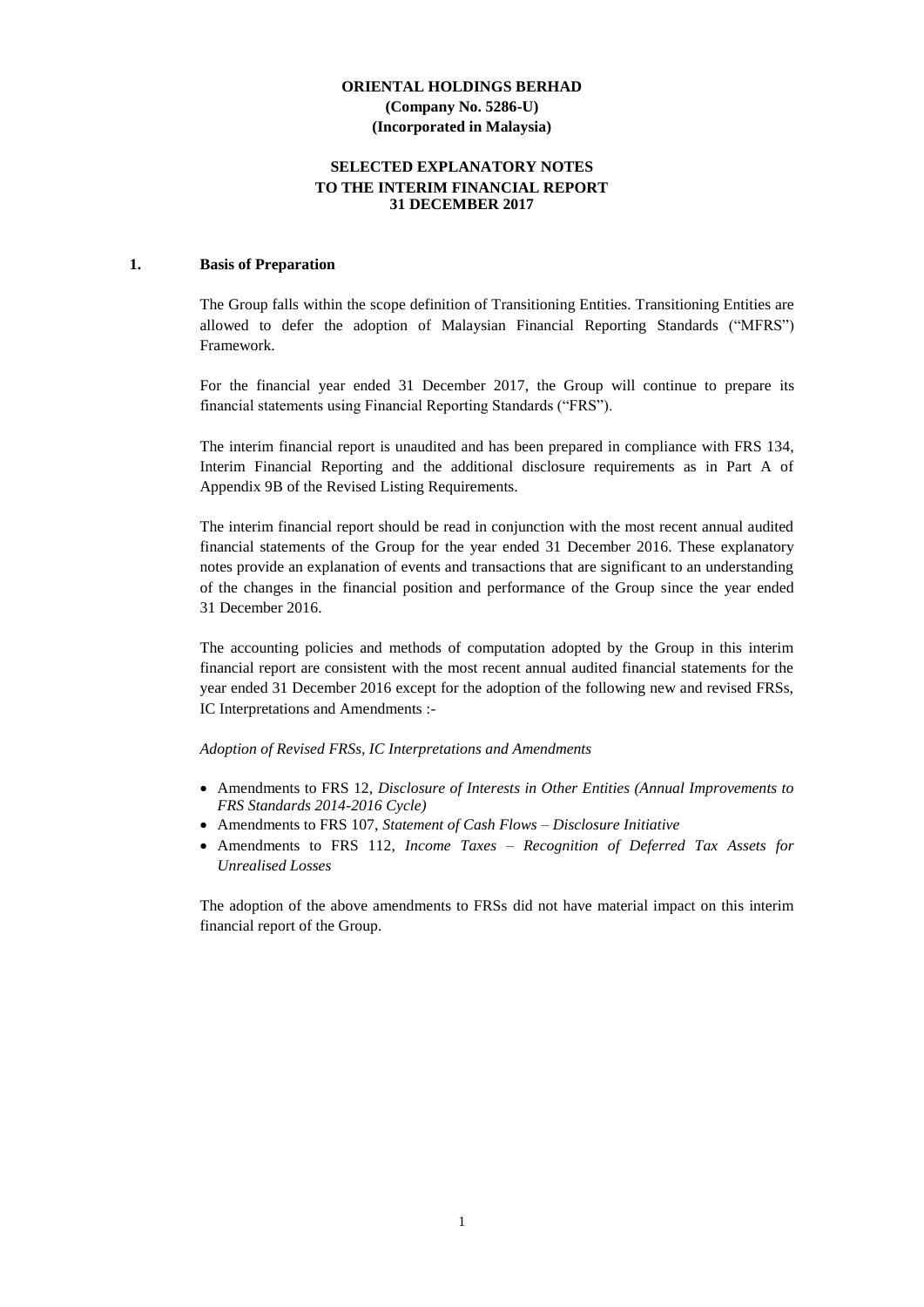# **SELECTED EXPLANATORY NOTES TO THE INTERIM FINANCIAL REPORT 31 DECEMBER 2017 (Cont'd)**

# **1. Basis of Preparation (Cont'd)**

# **FRSs, Amendments to FRSs and IC Interpretations issued but not yet effective**

# *Effective for annual periods beginning on or after 1 January 2018*

- FRS 9, *Financial Instruments (2014)*
- IC Interpretation 22, *Foreign Currency Transactions and Advance Consideration*
- Amendments to FRS 1, *[First-time Adoption of Financial Reporting Standards](http://masb.org.my/pdf/MFRS%201%20042015.pdf) (Annual Improvements to FRS Standards 2014-2016 Cycle)*
- Amendments to FRS 2, *[Share-based Payment](http://www.masb.org.my/pdf/frs2_14sept10.pdf) – Classification and Measurement of Sharebased Payment Transactions*
- Amendments to FRS 4, *Insurance Contracts – Applying FRS 9 Financial Instruments with FRS 4 Insurance Contracts*
- Amendments to FRS 128, *Investments in Associates and Joint Ventures (Annual Improvements to FRS Standards 2014-2016 Cycle)*
- Amendments to FRS 140, *Investment Property – Transfers of Investment Property*

# *Effective for annual periods beginning on or after 1 January 2019*

IC Interpretation 23, *Uncertainty over Income Tax Treatments*

# *Effective for annual periods beginning on or after a date yet to be confirmed*

 Amendments to FRS 10, *Consolidated Financial Statements* and FRS 128, *Investments in Associates and Joint Ventures – Sale or Contribution of Assets between an Investor and its Associate or Joint Venture*

The Group falls within the scope of IC Interpretation 15, *Agreements for the Construction of Real Estate/*MFRS 141, *Agriculture*. Therefore, the Group is currently exempted from adopting the Malaysian Financial Reporting Standards ("MFRS") and is referred to as a "Transitioning Entity.

The Group's interim financial report for annual period beginning on 1 January 2018 will be prepared in accordance with the Malaysian Financial Reporting Standards (MFRSs) issued by the MASB and International Financial Reporting Standards (IFRSs).

The Group will adopt the above pronouncements when they become effective in the respective financial periods. These pronouncements are not expected to have a material impact to the financial statements of the Group upon their initial recognition other than the adoption of MFRS 9 Financial Instruments and MFRS 15 Revenue from Contracts with Customers. The Group is currently assessing the impact of these standards and will adopt these standards by the respective effective dates.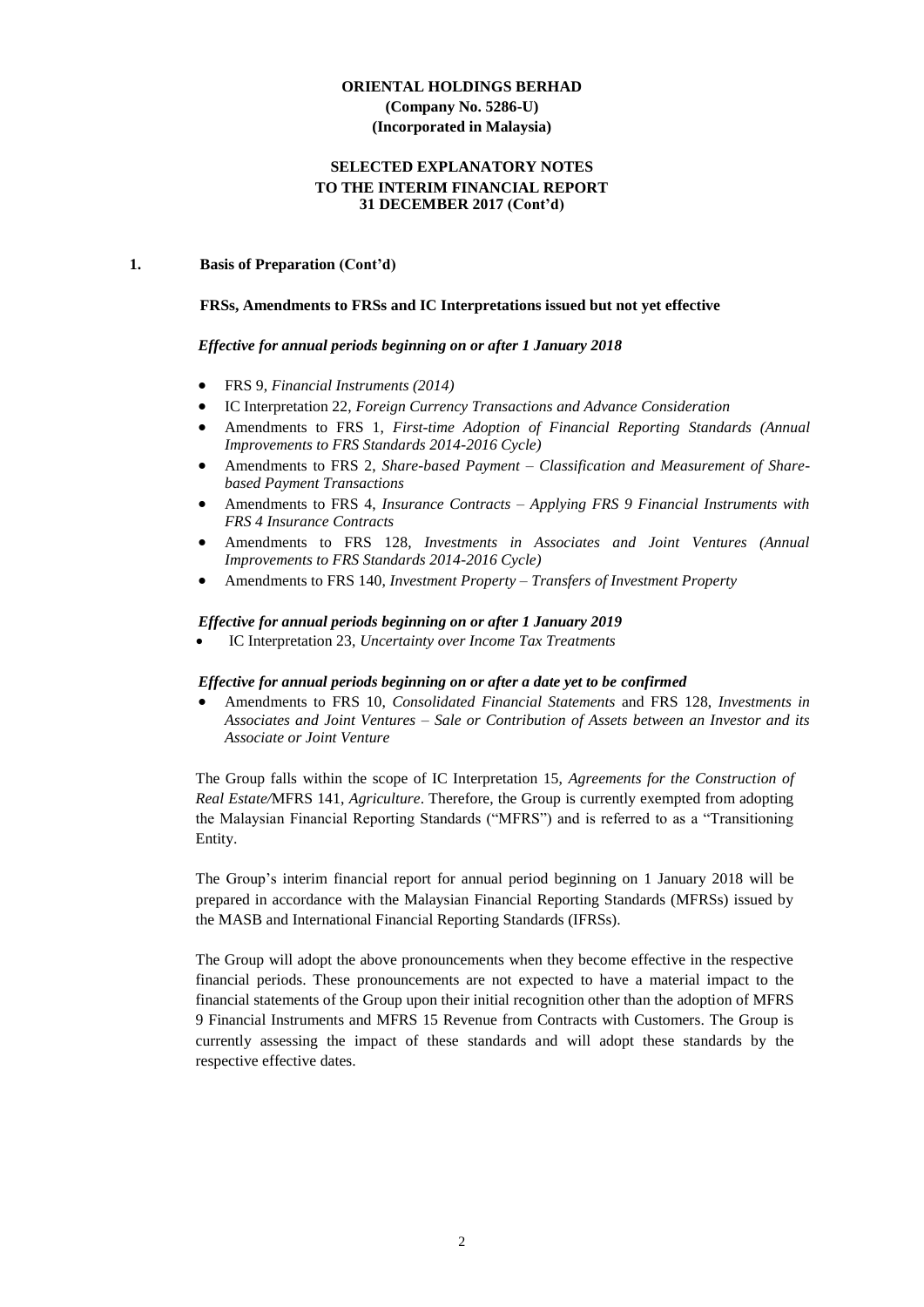# **SELECTED EXPLANATORY NOTES TO THE INTERIM FINANCIAL REPORT 31 DECEMBER 2017 (Cont'd)**

#### **2. Auditors' Qualification**

Not applicable. No qualification on the audit report of the preceding annual financial statements of Oriental Holdings Berhad.

#### **3. Seasonal or Cyclical Factors**

Majority of the business operations of the Group are generally in tandem with the prevailing economic conditions where the Group operates with the exception of a few other sectors. Commodity price is the most significant determinant of the level of profitability for the plantation sector although seasonal factor such as climatic condition also plays a part in determining the production level. The tourism sector will generally perform better during the major festive and holiday seasons.

# **4. Exceptional Items**

There were no material exceptional items for the period under review.

#### **5. Changes in Estimates**

There were no material changes in estimates of amounts reported in prior financial period.

#### **6. Debt and Equity Securities**

There were no issuance and repayment of debt and equity stocks, stock buy-backs, stock cancellations, stocks held as treasury stocks and resale of treasury stocks for the current financial period to date.

#### **7. Dividends Paid**

Since the end of the previous financial year, the Company paid:

- i) a single tier second interim dividend of 6 sen per ordinary stock (2015 : 6 sen per ordinary stock) totalling RM37,221,710 in respect of the financial year ended 31 December 2016 on 7 April 2017;
- ii) a single tier final dividend of 8 sen per ordinary stock (2015: a single tier final dividend of 6 sen per ordinary stock and single tier special dividend of 2 sen per ordinary stock) totalling RM49,628,946 in respect of the financial year ended 31 December 2016 on 14 July 2017; and
- iii) a single tier interim dividend of 6 sen per ordinary stock (2016: 6 sen per ordinary stock) totalling RM37,221,710 in respect of the financial year ended 31 December 2017 on 9 November 2017.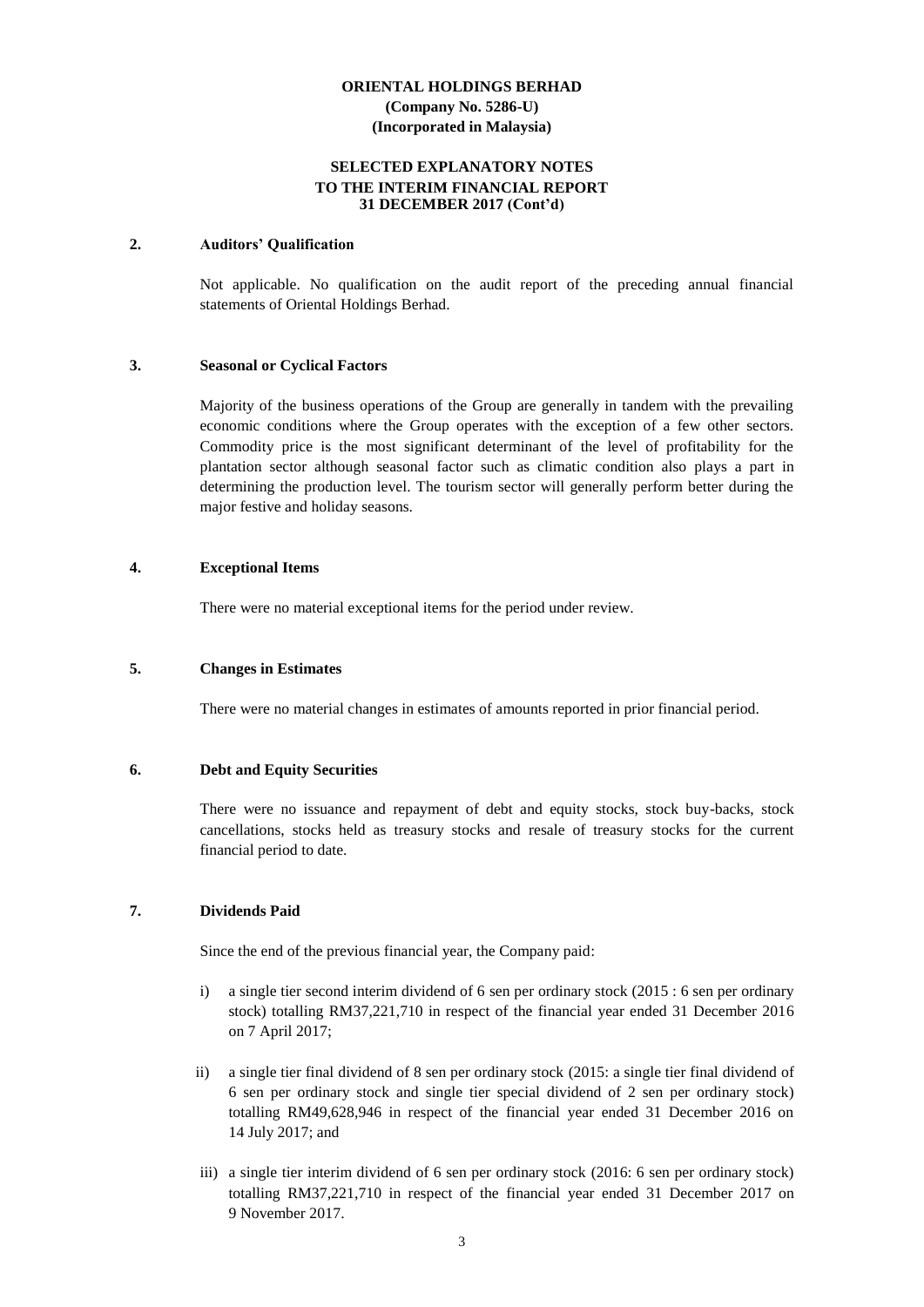# **SELECTED EXPLANATORY NOTES TO THE INTERIM FINANCIAL REPORT 31 DECEMBER 2017 (Cont'd)**

# **8. Segment Revenue and Results**

|                                 |               |                |                   |                   |               | <b>Investment</b> |               |                     |                    |              |                  |
|---------------------------------|---------------|----------------|-------------------|-------------------|---------------|-------------------|---------------|---------------------|--------------------|--------------|------------------|
|                                 |               |                |                   |                   |               | properties &      |               |                     |                    |              |                  |
|                                 |               |                |                   |                   | Investment    | trading of        |               |                     |                    |              | <b>Total per</b> |
|                                 | Automotive    |                |                   |                   | holding and   | building          |               |                     |                    |              | consolidated     |
|                                 | and related   | <b>Plastic</b> | <b>Hotels</b> and |                   | financial     | material          |               | <b>Total of all</b> | Reconciliation/    |              | financial        |
|                                 | products      | products       | resorts           | <b>Plantation</b> | services      | products          | Healthcare    | segments            | <b>Elimination</b> | <b>Notes</b> | statements       |
|                                 | <b>RM'000</b> | <b>RM'000</b>  | <b>RM'000</b>     | <b>RM'000</b>     | <b>RM'000</b> | <b>RM'000</b>     | <b>RM'000</b> | <b>RM'000</b>       | <b>RM'000</b>      |              | <b>RM'000</b>    |
| 31 December 2017                |               |                |                   |                   |               |                   |               |                     |                    |              |                  |
| Revenue from external customers | 4,672,911     | 198,035        | 302,621           | 710,269           | 59,233        | 330,251           | 74,829        | 6,348,149           |                    |              | 6,348,149        |
| Inter-segment revenue           | 1,386         | 183            |                   |                   | 11,612        | 376               |               | 13,557              | (13, 557)          |              |                  |
| Total revenue                   | 4,674,297     | 198,218        | 302,621           | 710,269           | 70,845        | 330,627           | 74,829        | 6,361,706           | (13, 557)          |              | 6,348,149        |
| <b>Results</b>                  |               |                |                   |                   |               |                   |               |                     |                    |              |                  |
| Segment profit/(loss)           | 280,511       | (581)          | 60,204            | 120,806           | 59,542        | 17,400            | (15,660)      | 522,222             | 5,114              | A            | 527,336          |
| <b>Assets</b>                   |               |                |                   |                   |               |                   |               |                     |                    |              |                  |
| Segment assets                  | 3,219,803     | 382,772        | 1,097,127         | 2,160,903         | 428,289       | 1,040,150         | 224,631       | 8,553,675           | 657,899            | В            | 9,211,574        |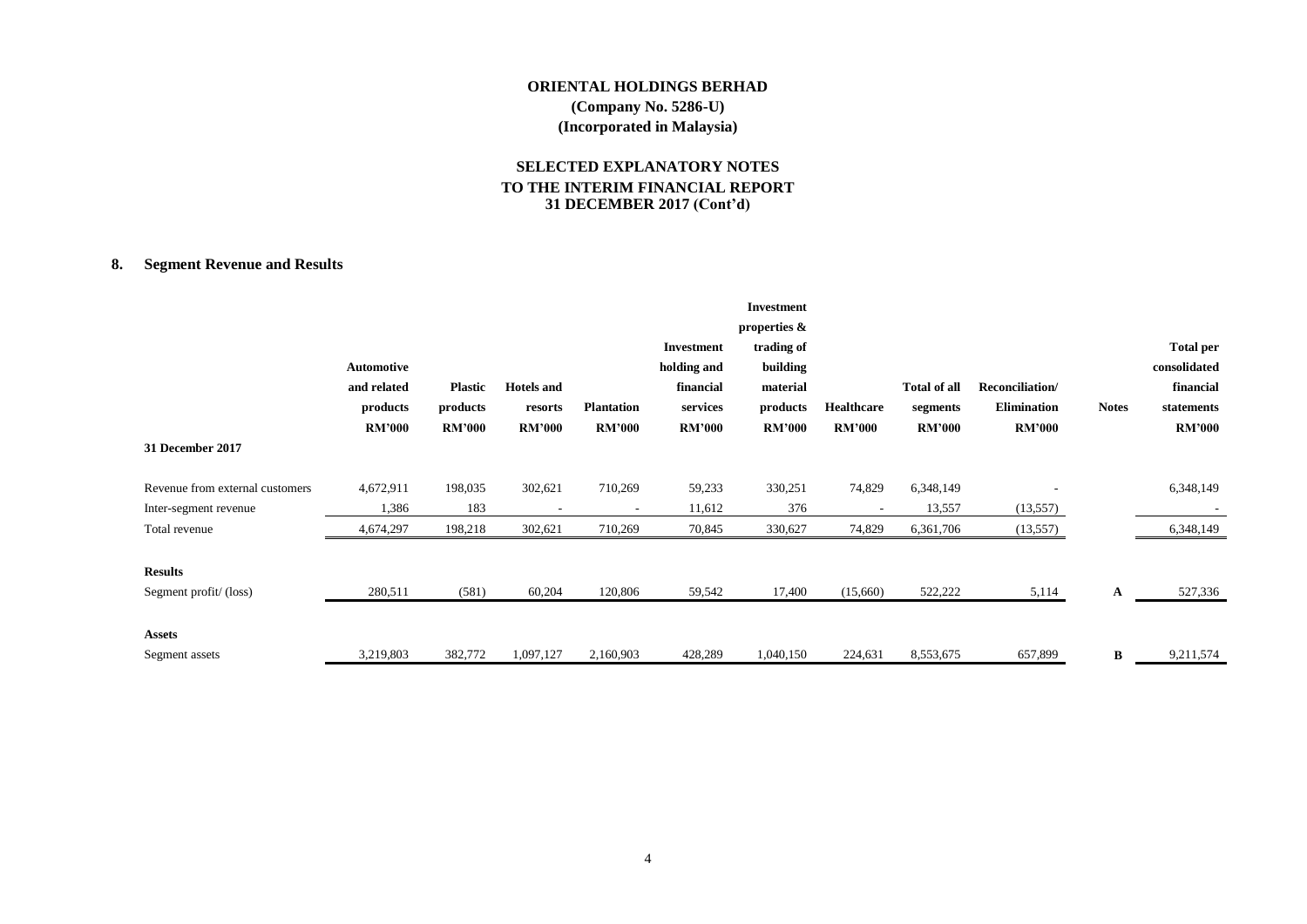# **SELECTED EXPLANATORY NOTES TO THE INTERIM FINANCIAL REPORT 31 DECEMBER 2017 (Cont'd)**

# **8**. **Segment Revenue and Results (Cont'd)**

|                                 |                   |                |                   |                   |               | Investment    |               |                     |                    |              |                  |
|---------------------------------|-------------------|----------------|-------------------|-------------------|---------------|---------------|---------------|---------------------|--------------------|--------------|------------------|
|                                 |                   |                |                   |                   |               | properties &  |               |                     |                    |              |                  |
|                                 |                   |                |                   |                   | Investment    | trading of    |               |                     |                    |              | <b>Total per</b> |
|                                 | <b>Automotive</b> |                |                   |                   | holding and   | building      |               |                     |                    |              | consolidated     |
|                                 | and related       | <b>Plastic</b> | <b>Hotels</b> and |                   | financial     | material      |               | <b>Total of all</b> | Reconciliation/    |              | financial        |
|                                 | products          | products       | resorts           | <b>Plantation</b> | services      | products      | Healthcare    | segments            | <b>Elimination</b> | <b>Notes</b> | statements       |
|                                 | <b>RM'000</b>     | <b>RM'000</b>  | <b>RM'000</b>     | <b>RM'000</b>     | <b>RM'000</b> | <b>RM'000</b> | <b>RM'000</b> | <b>RM'000</b>       | <b>RM'000</b>      |              | <b>RM'000</b>    |
| 31 December 2016                |                   |                |                   |                   |               |               |               |                     |                    |              |                  |
| Revenue from external customers | 4,031,999         | 218,860        | 282,235           | 498,145           | 86,084        | 375,178       | 31,757        | 5,524,258           |                    |              | 5,524,258        |
| Inter-segment revenue           | 678               | 98             | 22                |                   | 21,748        | 303           |               | 22,849              | (22, 849)          |              |                  |
| Total revenue                   | 4,032,677         | 218,958        | 282,257           | 498,145           | 107,832       | 375,481       | 31,757        | 5,547,107           | (22, 849)          |              | 5,524,258        |
| <b>Results</b>                  |                   |                |                   |                   |               |               |               |                     |                    |              |                  |
| Segment profit/(loss)           | 186,355           | 4,489          | 31,844            | 78,390            | 72,863        | 16,800        | (20, 555)     | 370,186             | 16,946             | A            | 387,132          |
| <b>Assets</b>                   |                   |                |                   |                   |               |               |               |                     |                    |              |                  |
| Segment assets                  | 3,199,465         | 420,319        | 1,006,242         | 2,115,845         | 347,526       | 915,299       | 238,433       | 8,243,129           | 665,477            | B            | 8,908,606        |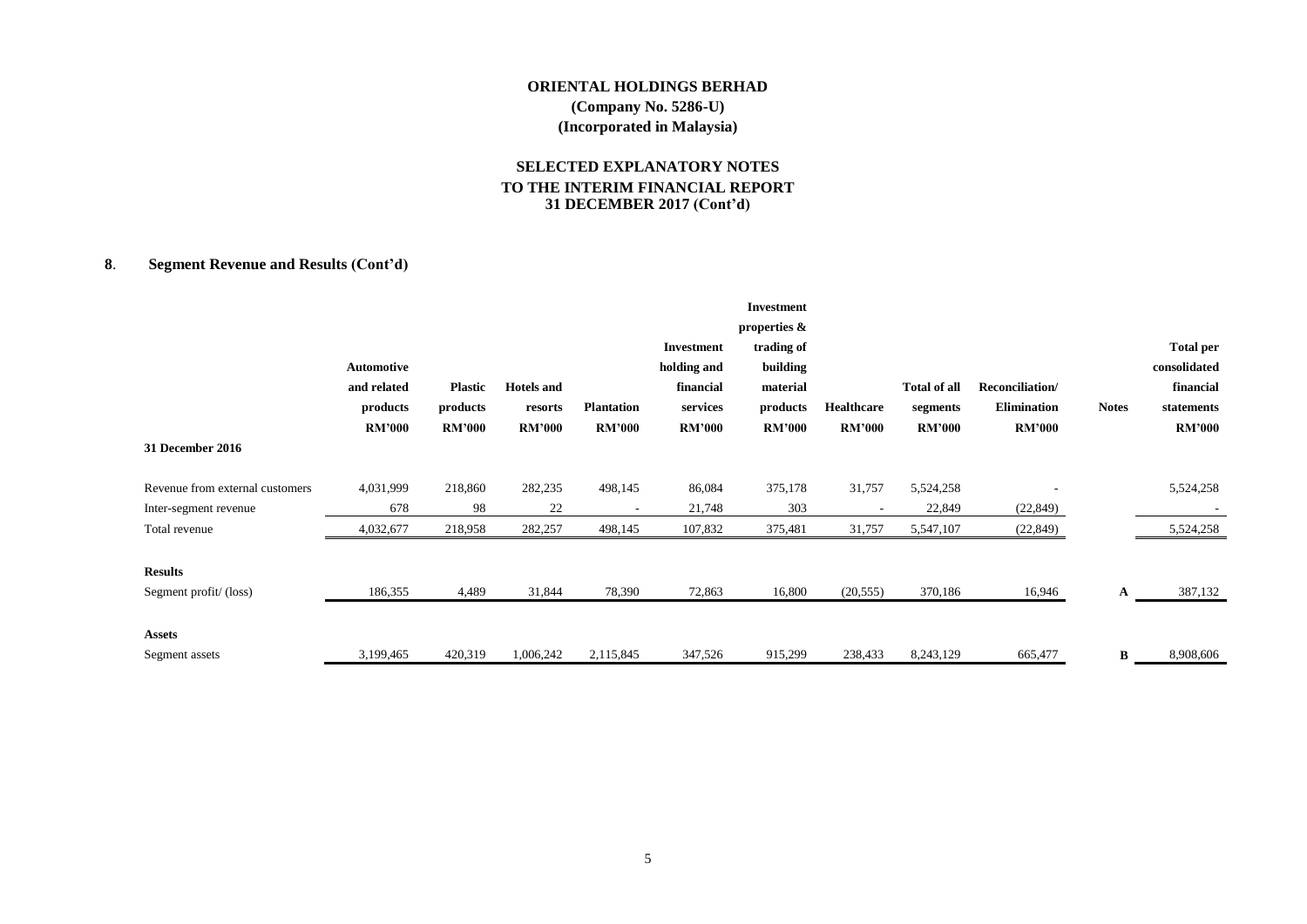# **SELECTED EXPLANATORY NOTES TO THE INTERIM FINANCIAL REPORT 31 DECEMBER 2017 (Cont'd)**

# **8. Segment Revenue and Results (Cont'd)**

A The following items are added to/ (deducted from) segment profit to arrive at "Profit before tax" presented in the condensed consolidated statements of comprehensive income:

|                                | 31 December | 31 December |
|--------------------------------|-------------|-------------|
|                                | 2017        | 2016        |
|                                | RM'000      | RM'000      |
| Share of results of associates | 26,077      | 33,308      |
| Finance costs                  | (20, 963)   | (16, 362)   |
|                                | 5,114       | 16,946      |

B The following items are added to segment assets to arrive at total assets reported in the condensed consolidated statement of financial positions:

|                          | 31 December | 31 December |
|--------------------------|-------------|-------------|
|                          | 2017        | 2016        |
|                          | RM'000      | RM'000      |
| Investment in associates | 593,166     | 590,982     |
| Current tax assets       | 24,938      | 35,311      |
| Deferred tax assets      | 39.795      | 39,184      |
|                          | 657,899     | 665,477     |

# **9. Revaluation of Property, Plant and Equipment**

Not applicable. No valuation policy was adopted for property, plant and equipment. The Group availed the transitional provisions issued by the Malaysian Accounting Standards Board upon adoption of International Accounting Standard No 16 (Revised) to have the 1976 and 1978 revalued assets of land and buildings continue to be stated at their existing carrying amounts less accumulated depreciation.

#### **10. Material Post Balance Sheet Events**

There were no material events subsequent to the end of the period under review which have not been reflected in this interim financial report.

*Notes Nature of adjustments and eliminations to arrive at amounts reported in the consolidated interim financial report*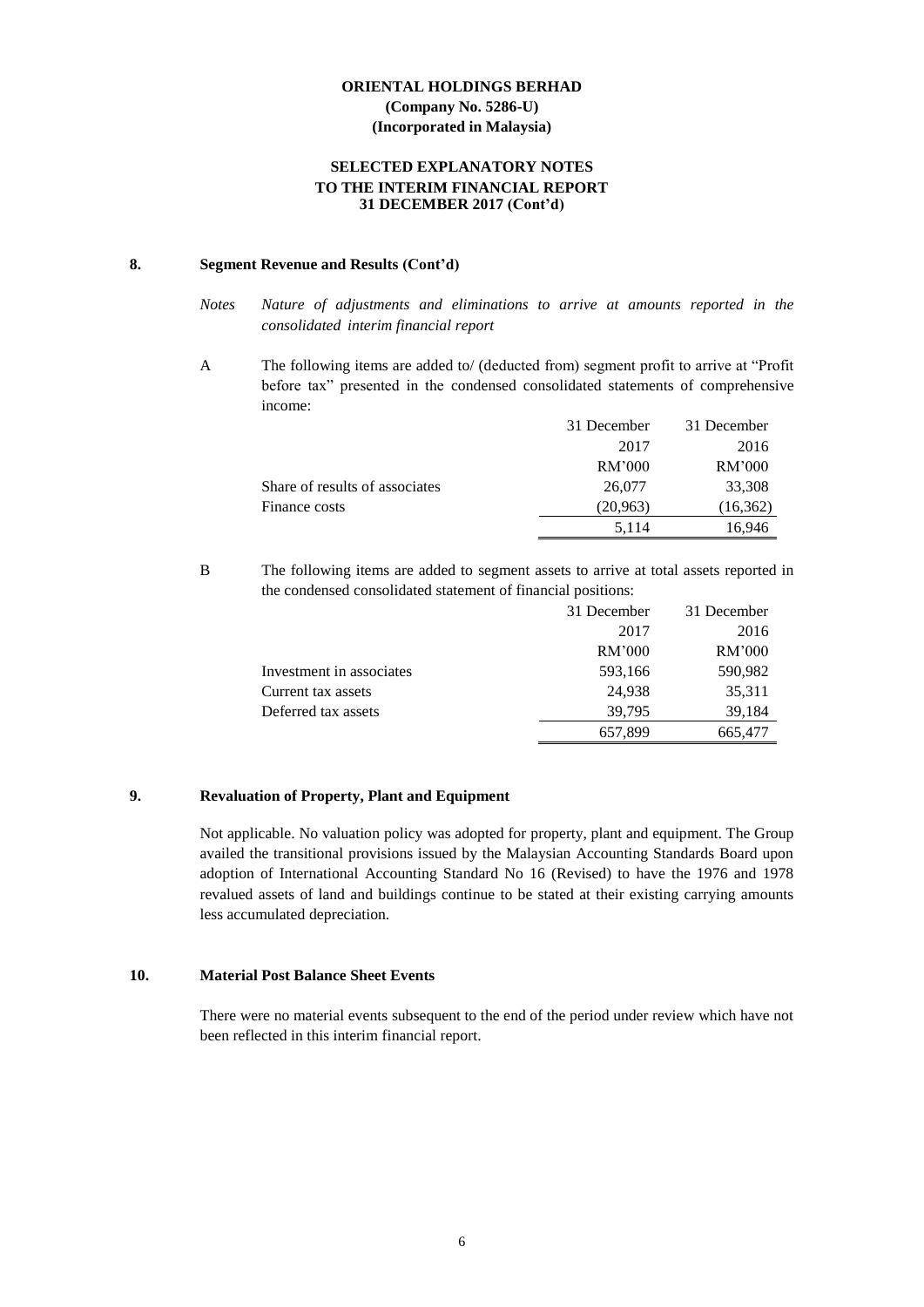# **SELECTED EXPLANATORY NOTES TO THE INTERIM FINANCIAL REPORT 31 DECEMBER 2017 (Cont'd)**

#### **11. Changes in Group's Composition**

There were no changes in the composition of the Group during the current financial period todate other than the following:-

- (i) Oriental Holdings Berhad ("OHB") and its wholly-owned subsidiary, Oriental Rubber & Palm Oil Sdn Berhad ("ORPO") which owned 91.9% and 6.1% respectively in Oriental Assemblers Sdn Bhd ("OA") together with other minority shareholders, had on 21 June 2016, entered into a Share Purchase Agreement ("SPA") to dispose the collective 100% equity interest in OA to Aroma Kiara Sdn Bhd ("AKSB"). The disposal has been completed on 31 May 2017.
- (ii) Armstrong Component Parts (Vietnam) Co., Ltd ("ACPV"), a wholly-owned subsidiary of Armstrong Auto Parts Sdn Berhad which in turn is 60.26% owned by the Company had on 6 February 2017 submitted the notice of voluntary dissolution and termination of activities to the Vietnamese tax authority. ACPV was involved in the manufacturing of automotive parts before cessation of its business operations in November 2014. The liquidation is still in progress.
- (iii) Oriental International Mauritius Pte. Ltd., a wholly-owned subsidiary of the Company, has incorporated a wholly-owned subsidiary company known as OIM (Aust) Pty. Ltd. ("OIM (Aust)") in Australia on 18 April 2017. The initial issued and paid up share capital of OIM (Aust) is AUD100.00 (Australian Dollar One Hundred) only represented by One Hundred Ordinary Share. The issued and paid up capital of OIM (Aust) will be increased as and when necessary. The intended principal activity of OIM (Aust) is property investment holding.
- (iv) Oriental Holdings Berhad ("OHB") had on 16 November 2017 entered into Sale and Purchase Agreement to acquire from Honda Motor Company Ltd. ("Honda Motor") its entire 23.62% equity interest in Armstrong Auto Parts Sdn Bhd ("AAP") for a total cash consideration of RM1.00 only. OHB hold 83.88% in AAP where 77.23% is held directly and remaining 6.65% is held indirectly through a wholly owned subsidiary as of completion of the acquisition on 12 January 2018.
- (v) Oriental Holdings Berhad ("OHB") had on 16 November 2017 entered into Sale and Purchase Agreement to acquire from Honda Motor Company Ltd. ("Honda Motor") its entire 25.0% equity interest in Armstrong Cycle Parts (Sdn) Bhd ("ACP") for a total cash consideration of RM2,898,500.00. OHB hold 82.14% in ACP as of completion of the acquisition on 12 January 2018.
- (vi) Oriental Holdings Berhad ("OHB") had on 22 November 2017 entered into Sale and Purchase Agreement to acquire from Dato' Syed Mohamad Bin Syed Murtaza ("Dato' Aidid") its entire 12.858% equity interest in Armstrong Cycle Parts (Sdn) Bhd ("ACP") for a total cash consideration of RM1,490,756.52. OHB hold 95.00% in ACP as of completion of the acquisition on 12 January 2018.
- (vii) Konkrit Utara Sdn. Bhd. ("KU"), is a wholly-owned subsidiary of Unique Mix (Penang) Sdn. Bhd. which in turn is a 70% owned subsidiary of Simen Utara Sdn. Bhd. ("SU"). SU is a 91% owned sub-subsidiaries of the Company. KU had on 1 September 2016 been placed under member's voluntary winding up proceeding. On 24 November 2017, KU had convened Final General Meeting to conclude the winding up proceedings and shall be dissolved three months from the date of lodgement of statutory return to the Registrar of Companies.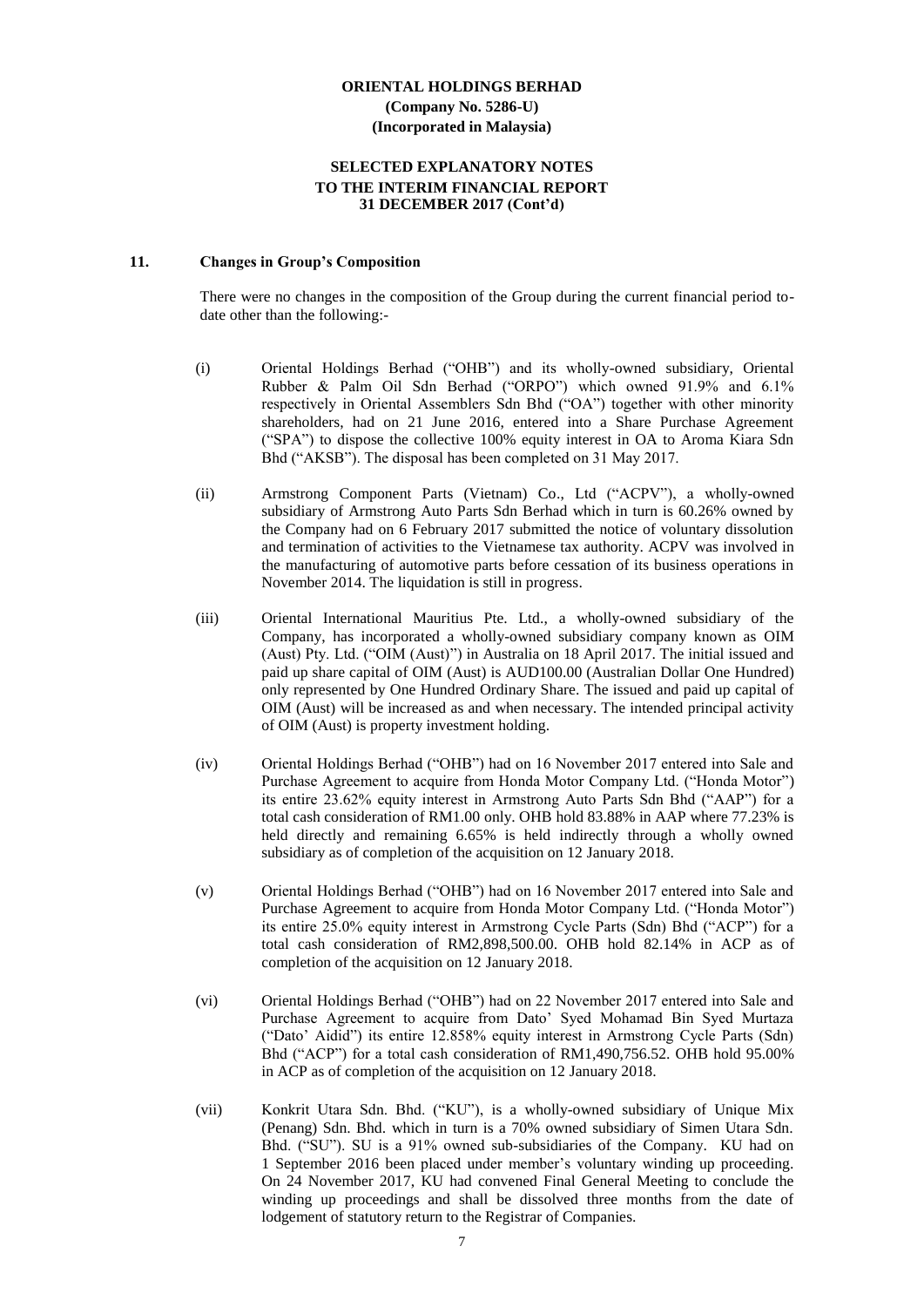# **SELECTED EXPLANATORY NOTES TO THE INTERIM FINANCIAL REPORT 31 DECEMBER 2017 (Cont'd)**

#### **12. Changes in Contingent Liabilities and Assets and Changes in Material Litigations**

There were no contingent liabilities and assets at the end of the reporting period.

Neither the Company nor any of its subsidiaries are engaged in any material litigation, either as plaintiff or defendant and the Directors are not aware of any proceedings pending or threatened, against the Company or any of its subsidiaries or of any facts likely to give rise to any proceedings which might materially affect the position or business of the Company or any of its subsidiaries, financially or otherwise.

## **13. Review of Group's Performance**

#### *Overall Review*

The Group recorded year to date revenue of RM 6,348.1 million, an increase of 14.9% or RM 823.9 million as compared to RM 5,524.2 million in the corresponding period last year. The improvement in revenue was mainly contributed by the automotive segment by RM 640.9 million as a result of hike in number of cars sold especially retail operations in Singapore. Improved Group's operating profits by RM 152.0 million was mainly due to the improved gross profit from automotive segment in line with hike in cars sold and reversal of obsolete stock of RM 13.1M on non-Euro VI car models for Singapore retail operations.

The Group achieved year to date profit before tax of RM 527.3 million, a 36.2% or RM 140.2 million higher as compared to RM 387.1 million in the corresponding period last year. The higher year to date profit before tax was mainly contributed from automotive, plantation and hospitality segment as described below.

#### *Segmental Analysis*

Performances for each operating segment are as follows:-

The revenue and operating profit for the automotive segment increased by 15.9% to RM 4,672.9 million and 50.5% to RM 280.5 million respectively.

For the retail operations in Singapore, revenue grew by 15.4% although number of cars sold increased marginally by 1.4%, as in FY2016 there was a clearance of non-Euro VI models with more discounts offered to buyers and saving from lower COE cost. For the retail operations in Malaysia, sales units increased by 19.4% from strong demand as Honda Malaysia launched four new models namely BR-V, CR-V, Civic and facelift model of Honda City during the year.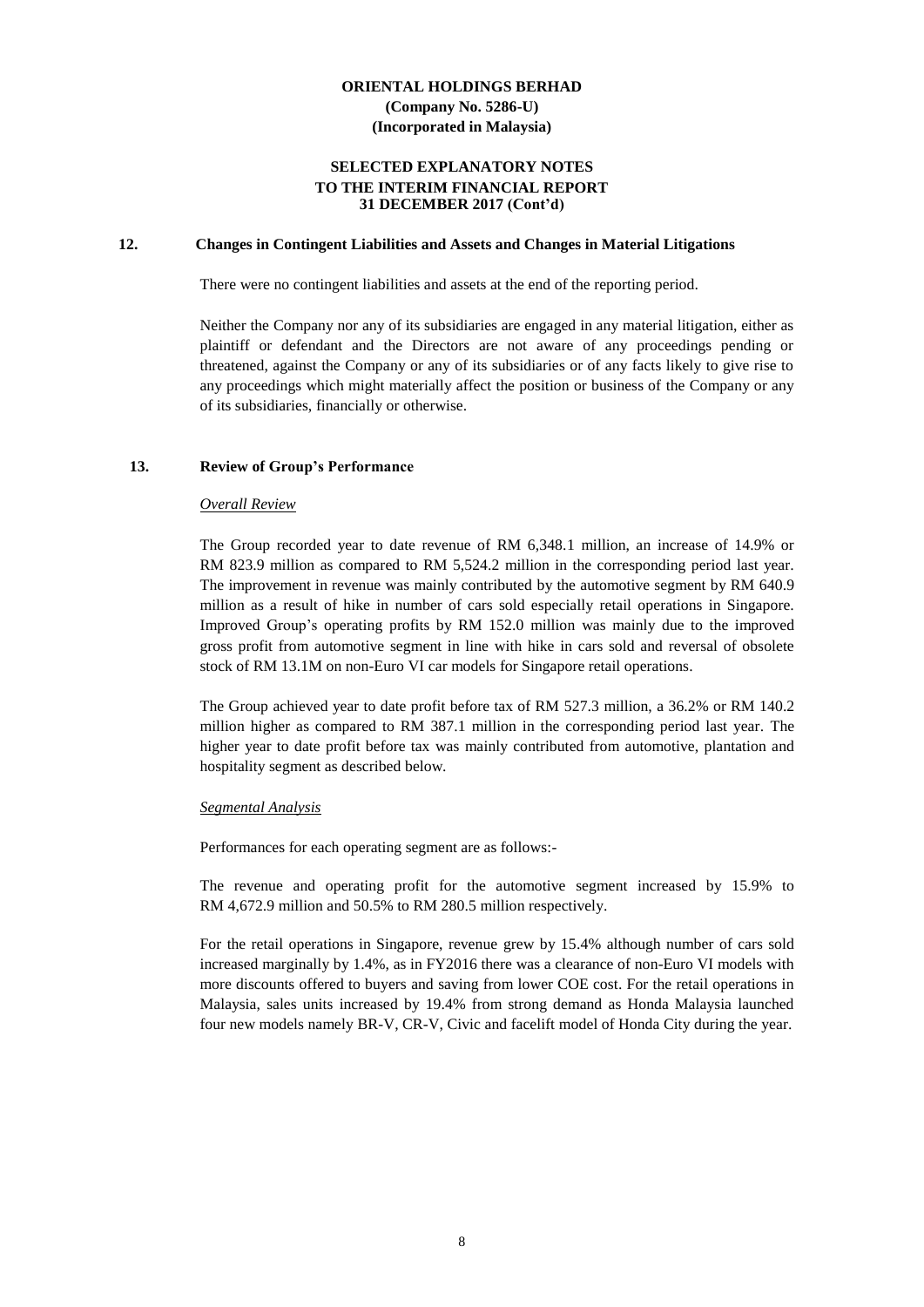# **SELECTED EXPLANATORY NOTES TO THE INTERIM FINANCIAL REPORT 31 DECEMBER 2017 (Cont'd)**

#### **13. Review of Group's Performance (Cont'd)**

The revenue and operating profit for the plantation segment increased by 42.6% and 54.1% respectively supported by higher CPO sales volume (2017: 196,520MT; 2016: 142,042MT) and PK sales volume (2017: 42,383MT; 2016: 31,127MT) by 38.4% and 36.2% respectively. Besides, increase in selling prices compared to 2016 (CPO increased by 8.9%; PK increased by 11.1%) also contributed to the higher operating profit.

The performance for plastic segment remains competitive. The revenue for the segment dropped by 9.5% while recorded operating loss of RM 0.6 million (2016 operating profit: RM 4.5 million). The decrease was attributable to reduction in orders particularly from its automotive products.

Hospitality segment revenue and operating profit increased by RM 20.4 million (7.2%) and RM 28.4 million (89.1%) respectively. Both revenue and operating profit were driven by the improvement in overall average occupancy rate and average room rate for hotels especially from Australia and New Zealand hotels and higher occupancy rates for office space.

The revenue for investment holding segment decreased by 31.2% was attributable to lower dividend received from other investment. Operating profit decreased (2017: RM 59.5 million; 2016 : RM 72.9 million) due to higher unrealised foreign exchange loss on JPY denominated borrowings (2017: RM 15.1 million; 2016: RM 1.9 million) due to strengthening of JPY while off set with gain derived from disposal of a subsidiary of RM 22.3 million.

The revenue for investment properties and trading of building material products segment decreased by 12.0% while operating profit increased by 3.6% (2017: RM 17.4 million; 2016: RM 16.8 million). Despite drop in revenue, overall improved in operating profit attributable to favourable unrealised foreign exchange gain on USD denominated advances (2017: RM 2.3 million; 2016 unrealised exchange loss : RM 2.0 million) and rental income from the newly acquired commercial property in Melbourne, Australia in June 2017.

Healthcare segment's revenue improved by 135.6% with increasing patient load but remained at operating loss of RM 15.7 million (2016 : RM 20.6 million) due to the high fixed operating cost (ie staff costs and depreciation) since its commencement in January 2015.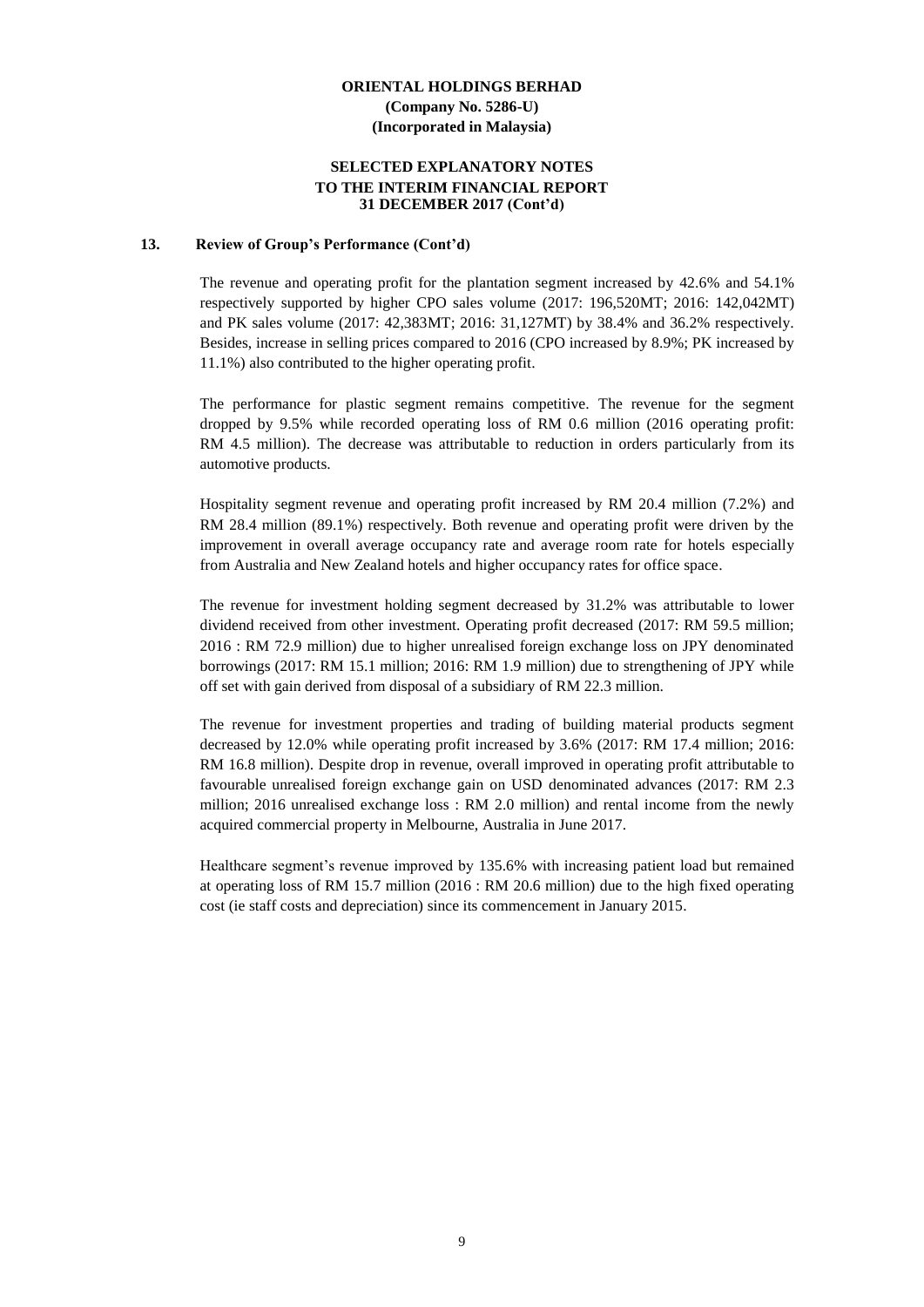# **SELECTED EXPLANATORY NOTES TO THE INTERIM FINANCIAL REPORT 31 DECEMBER 2017 (Cont'd)**

# **14. Material Change in Profit/ Loss Before Taxation ("PBT"/ "LBT") reported as compared with the immediate preceding quarter**

#### *Overall Review*

The Group's revenue for the fourth quarter of 2017 was RM 1,746.6 million, an increase of RM 459.9 million or 35.7% from RM 1,286.7 million in Q3FY17, mainly due to higher contribution from the automotive segment with higher number of cars sold especially for the retail operations in Singapore. Increase in the Group's operating profits by RM 15.7 million was contributed from investment holding segment with higher dividend income received from other investment mitigated by unfavourable unrealised foreign exchange loss in Q4FY17 of RM 7.6 million (Q3FY17 unrealised foreign exchange gain : RM 4.9 million).

The Group's profit before tax for the fourth quarter of 2017 decreased from RM 156.4 million in Q3FY17 to RM 152.5 million in current quarter. The lower profit before tax was mainly attributable by the decline in performance from plantation segment and investment properties and trading of building material products segment.

#### *Segmental Analysis*

Performances of each operating segment as compared to the immediate preceding quarter are as follows:-

Revenue from automotive segment increased by 54.9% to RM 1,328.6 million and recorded a slight increase in operating profit of RM 74.0 million (Q3FY17: RM 72.5 million). Revenue for retail operation increased by 58.8% mainly due to higher number of cars sold especially from retail operations in Singapore. Operating profit increased slightly by 2.1% despite better revenue generated due to higher cost of sales from manufacturing and assembly operation and unrealised foreign exchange loss mainly from fixed deposits in AUD.

Revenue from plantation segment decreased by 18.4% (Q4FY17 : RM 154.5 million; Q3FY17 : RM 189.3 million) while recorded lower operating profit of RM 43.9 million (Q3FY17 : RM 52.1 million). Lower revenue for the quarter was mainly due to the lower CPO and PK sales volume by 21.4% and 14.3% respectively. Lower operating profit was in line with decrease in revenue during the quarter.

Revenue for plastic segment decreased slightly by 5.7% to RM 52.5 million (Q3FY17 : RM 55.7 million) and recorded higher operating profit of RM 2.0 million (Q3FY17 : RM 1.3 million). Improvement in operating profit was attributable to lower operational expenses from continuing focus on cost control.

Revenue for hospitality segment increased by 10.9% (Q4FY17 : RM 82.0 million; Q3FY17 : RM 74.0 million) and recorded higher operating profit by 94.9% (Q4FY17 : RM 23.6 million; Q3FY17 : RM 12.1 million). Both revenue and operating profit increased attributable to the overall improvement in hotels' average occupancy and room rate. Hotel in Singapore has reopened at the end of October 2017 after refurbishment since September 2016, contributing to the improved performance during the quarter.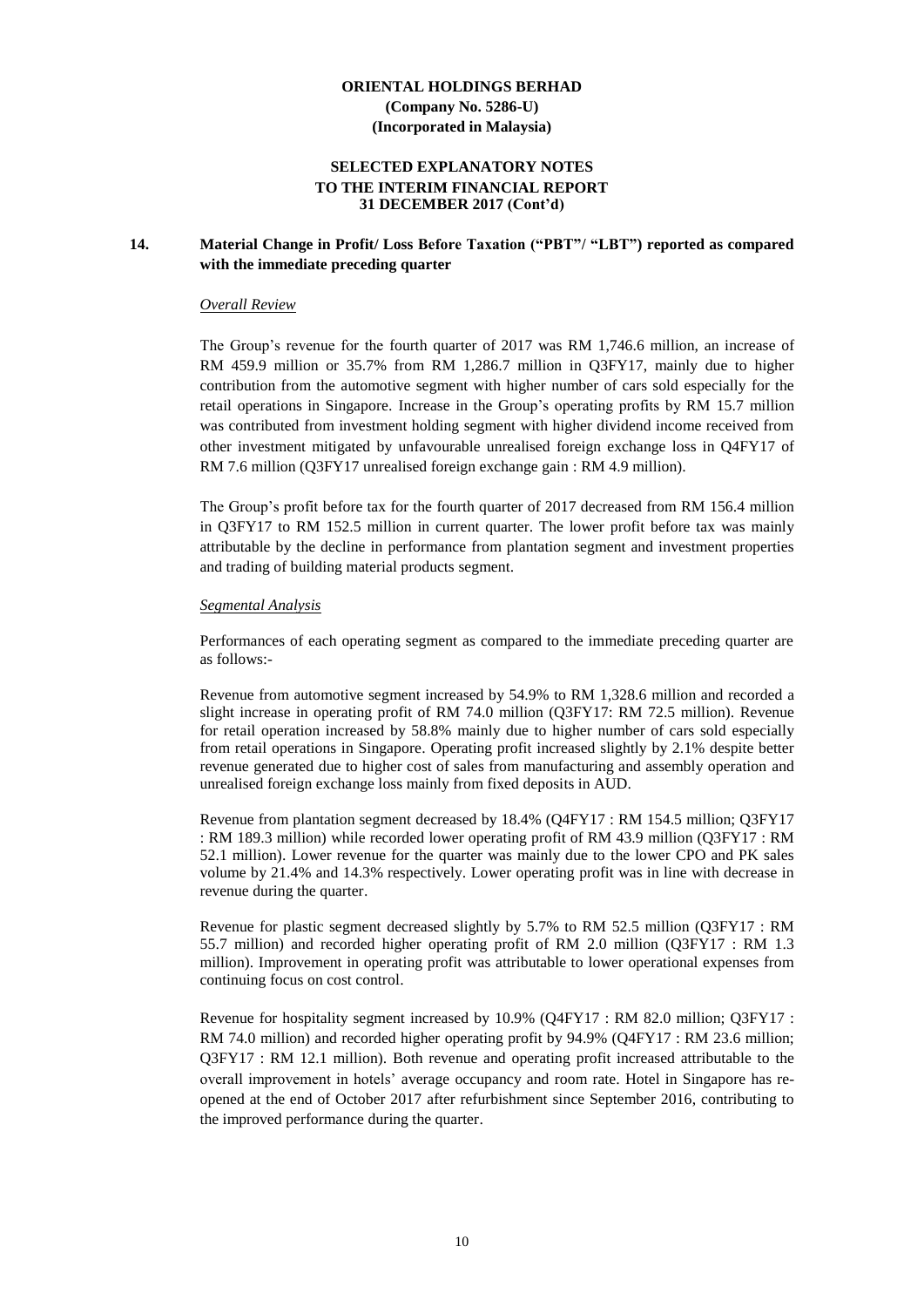# **SELECTED EXPLANATORY NOTES TO THE INTERIM FINANCIAL REPORT 31 DECEMBER 2017 (Cont'd)**

# **14. Material Change in Profit/ Loss Before Taxation ("PBT"/ "LBT") reported as compared with the immediate preceding quarter (Cont'd)**

Revenue for investment holding segment increased by 856.1% and recorded significant increase in operating profit of RM 19.0 million (Q3FY17 : RM 0.3 million). Both improvement in revenue and operating profit was due to higher dividend income received from other investment during the quarter.

Revenue for investment properties and trading of building material products segment decreased by 7.9% mainly due to supply of goods impacted as production halted from the recent flood in November 2017. The segment recorded operating loss of RM 0.6 million (Q3FY17 operating profit : RM 8.5 million) mainly due to unfavourable unrealised foreign exchange loss from USD denominated advances.

Healthcare segment recorded improvement in revenue by 4.8% mainly from increasing patient load. Despite increase in revenue, the segment remained at operating loss of RM 2.9 million (Q3FY17: RM 3.6 million) as a result of high fixed operating costs due to still in predevelopment stage from its third year commencement since January 2015.

#### **15. Current Year Prospects**

The automotive segment will continue to contribute to the Group's performance under very competitive market conditions with strong and aggressive promotional campaigns by car companies that are keen to grow their market shares under the current competitive environment. The automotive segment will continue to expand and upgrade its showrooms and service centres including boosting its presence in East Malaysia.

The plastic segment continues to face stiff competitive environment among the local industry players. Limited growth in the overall automotive segment in Malaysia with upcoming new models at smaller volume has impacted the segment's performance. The management will continue exercise cost control, productivity improvement and sourcing for new business ventures to improve the performance of the segment.

The plantation segment will continue to consolidate the present land bank and diversify into investment properties to counteract the volatility of palm oil industry. Besides, the plantation segment will continue to take necessary steps to ensure that all the estates and mills remain efficient and competitive. The forex exposure of the JPY loan are closely monitored and the loans were backed by fixed deposits pledged to banks. Group's FFB production will continue to produce a satisfactory result in 2018 with the addition of newly-mature areas, coupled with the ongoing progress of existing mature areas into higher yielding brackets.

The hospitality segment will optimise the utilisation of the existing assets and improve the operational execution through various organic measures. Hotel in Singapore has re-opened for business at the end of October 2017 after undergoing major refurbishment hence will further contribute to the revenue of the segment.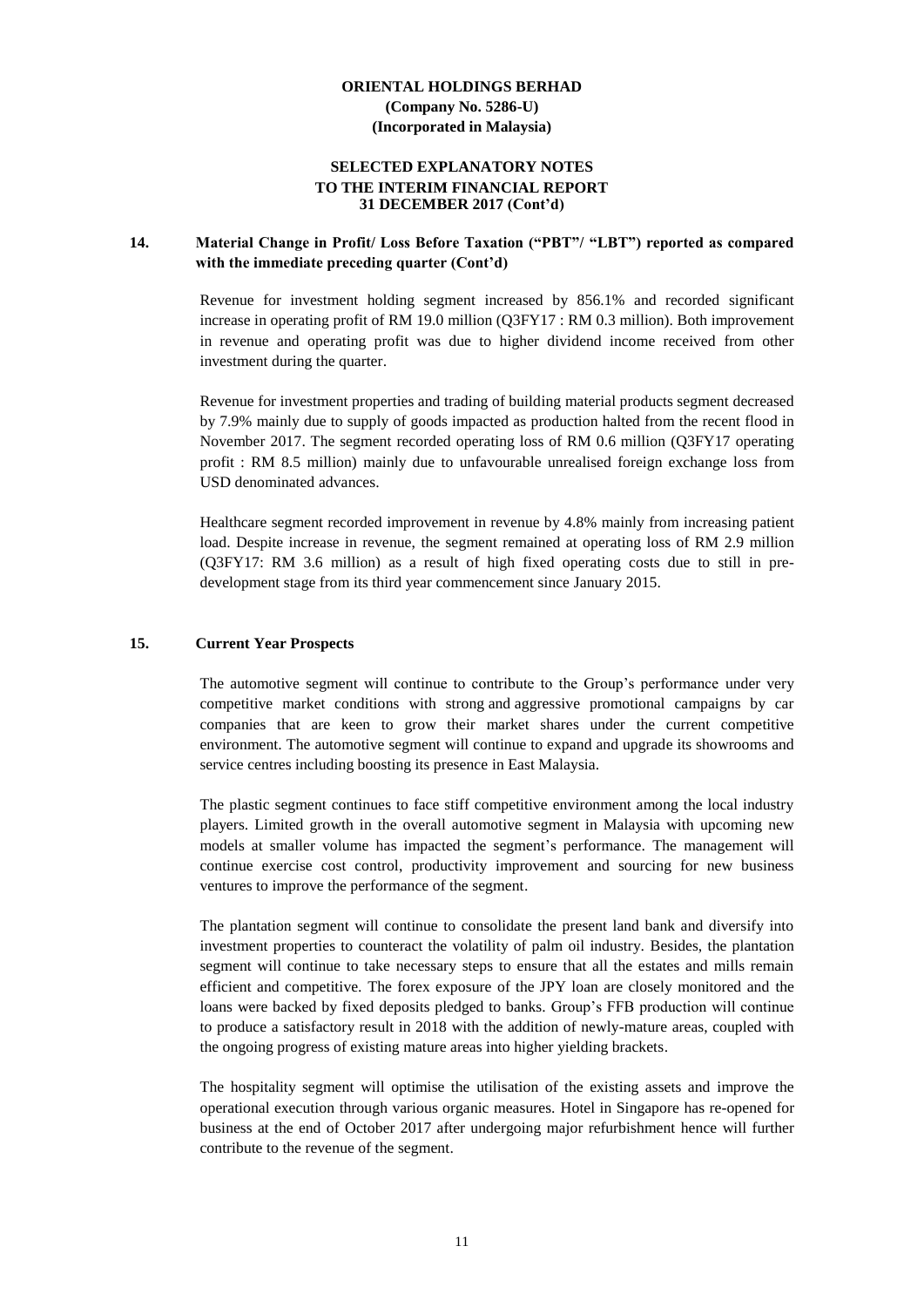# **SELECTED EXPLANATORY NOTES TO THE INTERIM FINANCIAL REPORT 31 DECEMBER 2017 (Cont'd)**

#### **15. Current Year Prospects (Cont'd)**

The investment properties segment will continue to reclaim its remaining 415 acres of land in Melaka and develop the construction of mixed use service apartments and commercial complex in Australia. The recent acquisition of a commercial property in Melbourne, Australia in Q2FY17 will provide further value-add to the segment's performance.

Healthcare segment will continue to focus on enhancing brand awareness and positioning the hospital for sustainable growth.

Given the above Group's operating segment commitments, the Board is optimistic that the Group's performance for the year 2018 will be satisfactory.

#### **16. Variance of Actual Profit from Forecast Profit/Profit Guarantee**

Not Applicable.

#### **17. Taxation**

|                       |               | <b>Individual Quarter</b> | <b>Cumulative Quarter</b> |               |
|-----------------------|---------------|---------------------------|---------------------------|---------------|
|                       | Current       | Preceding                 | Current                   | Preceding     |
|                       | Year          | Year                      | Year                      | Year          |
|                       | Quarter       | Quarter                   | To date                   | To date       |
|                       | 31 Dec 17     | 31 Dec 16                 | 31 Dec 17                 | 31 Dec 16     |
|                       | <b>RM'000</b> | <b>RM'000</b>             | <b>RM'000</b>             | <b>RM'000</b> |
|                       | (Unaudited)   | (Unaudited)               | (Unaudited)               | (Unaudited)   |
| Current taxation      |               |                           |                           |               |
| Malaysian taxation    |               |                           |                           |               |
| - Based on profit for |               |                           |                           |               |
| the period            | 6,282         | 5,372                     | 19,589                    | 17,749        |
| Under/(Over)          |               |                           |                           |               |
| provision in respect  |               |                           |                           |               |
| of prior period       | 1,482         | (2,259)                   | 1,241                     | (2,794)       |
|                       | 7,764         | 3,113                     | 20,830                    | 14,955        |
| Foreign taxation      |               |                           |                           |               |
| - Based on profit for |               |                           |                           |               |
| the period            | 35,305        | 31,760                    | 95,901                    | 66,485        |
|                       | 43,069        | 34,873                    | 116,731                   | 81,440        |
|                       |               |                           |                           |               |
| Deferred taxation     |               |                           |                           |               |
| Current period        | (4,580)       | (5, 471)                  | (4,601)                   | (5, 477)      |
| Under provision in    |               |                           |                           |               |
| respect of prior      |               |                           |                           |               |
| period                | 295           | 12,970                    | 1,599                     | 12,956        |
|                       | (4,285)       | 7,499                     | (3,002)                   | 7,479         |
|                       |               |                           |                           |               |
|                       | 38,784        | 42,372                    | 113,729                   | 88,919        |
|                       |               |                           |                           |               |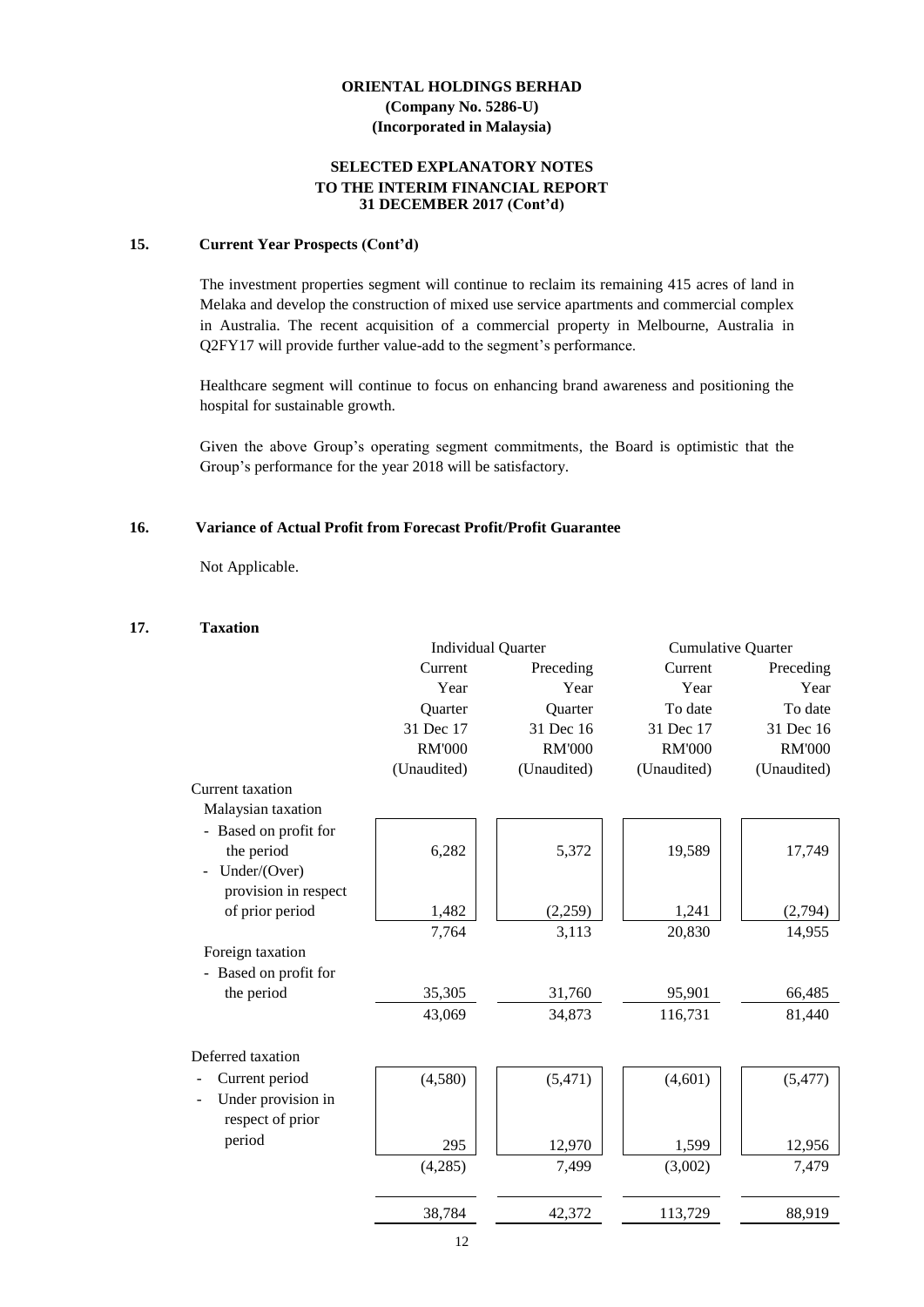# **SELECTED EXPLANATORY NOTES TO THE INTERIM FINANCIAL REPORT 31 DECEMBER 2017 (Cont'd)**

#### **18. Status of Corporate Proposals**

There were no corporate proposals that have been announced by the Company but not completed at the date of this announcement except for the Stock Buy-Back which was approved by the stockholders at the Annual General Meeting on 8 June 2017 for the buy-back of up to 10% or up to 62,039,363 ordinary stocks. There were no stocks buy-back for the period to date.

# **19. Group Borrowings**

|                           |                 | Borrowings denominated in |                                                 |                                                          |                                           |
|---------------------------|-----------------|---------------------------|-------------------------------------------------|----------------------------------------------------------|-------------------------------------------|
|                           | <b>Interest</b> | Ringgit                   | -Foreign Currencies<br>$\overline{\phantom{m}}$ |                                                          |                                           |
| <b>Short Term</b>         | rate %          | <b>RM'000</b><br>I        | <b>Source</b><br><b>Currency</b>                | <b>RM</b><br>Equivalent<br><b>RM'000</b><br>$\mathbf{I}$ | <b>Total</b><br><b>RM'000</b><br>$I + II$ |
| Finance lease obligations | $2.5 - 2.8$     | 5,708                     |                                                 |                                                          | 5,708                                     |
| Borrowings - secured      |                 |                           |                                                 |                                                          |                                           |
| -Revolving credit         | $0.4 - 1.4$     |                           | JPY 21.995 billion                              | 788,125                                                  | 788,125                                   |
|                           | 3.0             |                           | SGD 0.026 billion                               | 77,674                                                   | 77,674                                    |
|                           |                 |                           |                                                 | 865,799                                                  | 865,799                                   |
| -Term loans               | 2.7             |                           | SGD 0.001 billion                               | 1,776                                                    | 1,776                                     |
|                           | 6.8             |                           | IDR 0.474 billion                               | 141                                                      | 141                                       |
|                           |                 |                           |                                                 | 1,917                                                    | 1,917                                     |
| Borrowings - unsecured    |                 |                           |                                                 |                                                          |                                           |
| -Bankers acceptance       | $3.9 - 4.3$     | 31,319                    |                                                 |                                                          | 31,319                                    |
| -Revolving credit         | $0.4 - 1.4$     |                           | JPY 17.100 billion                              | 613,087                                                  | 613,087                                   |
|                           |                 | 37,027                    |                                                 | 1,480,803                                                | 1,517,830                                 |
| <b>Long Term</b>          |                 |                           |                                                 |                                                          |                                           |
| Finance lease obligations | $2.5 - 2.8$     | 9,571                     |                                                 |                                                          | 9,571                                     |
| Term loans - secured      | 2.7             |                           | SGD 0.015 billion                               | 44,661                                                   | 44,661                                    |
|                           | 3.0             |                           | THB 0.080 billion                               | 9,932                                                    | 9,932                                     |
|                           | 6.8             |                           | IDR 15.587 billion                              | 4,645                                                    | 4,645                                     |
|                           |                 |                           |                                                 | 59,238                                                   | 59,238                                    |
|                           |                 | 9,571                     |                                                 | 59,238                                                   | 68,809                                    |
| <b>Total Borrowings</b>   |                 | 46,598                    |                                                 | 1,540,041                                                | 1,586,639                                 |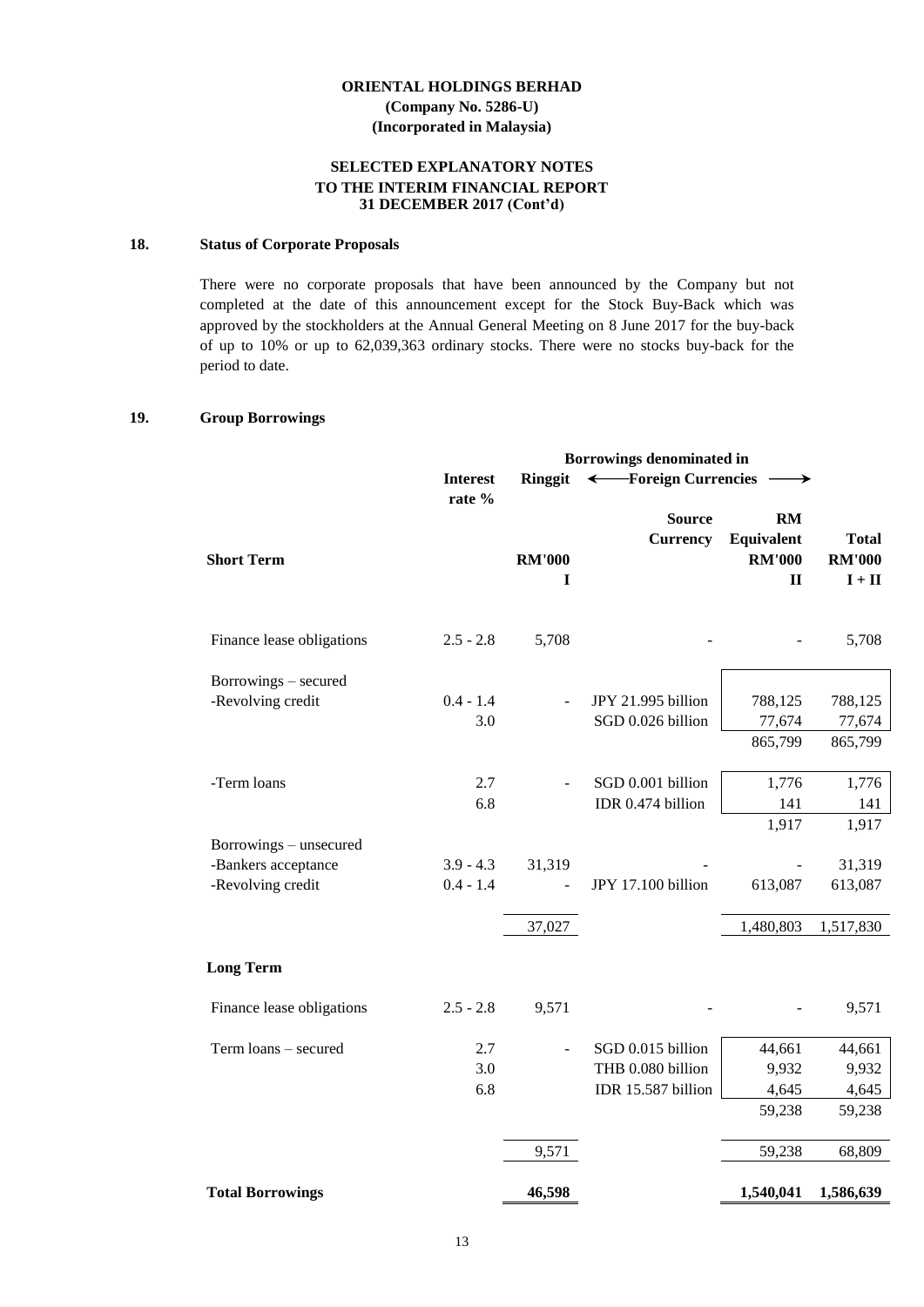# **SELECTED EXPLANATORY NOTES TO THE INTERIM FINANCIAL REPORT 31 DECEMBER 2017 (Cont'd)**

#### **20. Trade receivables**

The ageing analysis of trade receivables (included under trade and other receivables category) as at 31 December 2017 is as follows:

|                           | <b>RM'000</b> | $\frac{6}{9}$ |
|---------------------------|---------------|---------------|
| Not past due              | 231,750       | 80.5          |
| Past due $<$ 3 months     | 48,812        | 17.0          |
| Past due 3-6 months       | 4.996         | 1.7           |
| Past due 6-12 months      | 982           | 0.3           |
| Past due more than 1 year | 1.361         | 0.5           |
|                           | 287,901       | 100.0         |

The Group did not impair the past due trade receivables but monitor these receivables closely. No bad and past due debts are anticipated that could materially affect the financial results and financial position of the Group as a whole.

#### **21. Changes in Material Litigations**

Not applicable.

# **22. Dividend Proposed**

The Board of Directors proposed a single tier second interim dividend of 6 sen per ordinary stock (2016: 6 sen per ordinary stock) totalling RM37,221,710 in respect of the financial year ended 31 December 2017. The entitlement date and payment date will be announced at a later date.